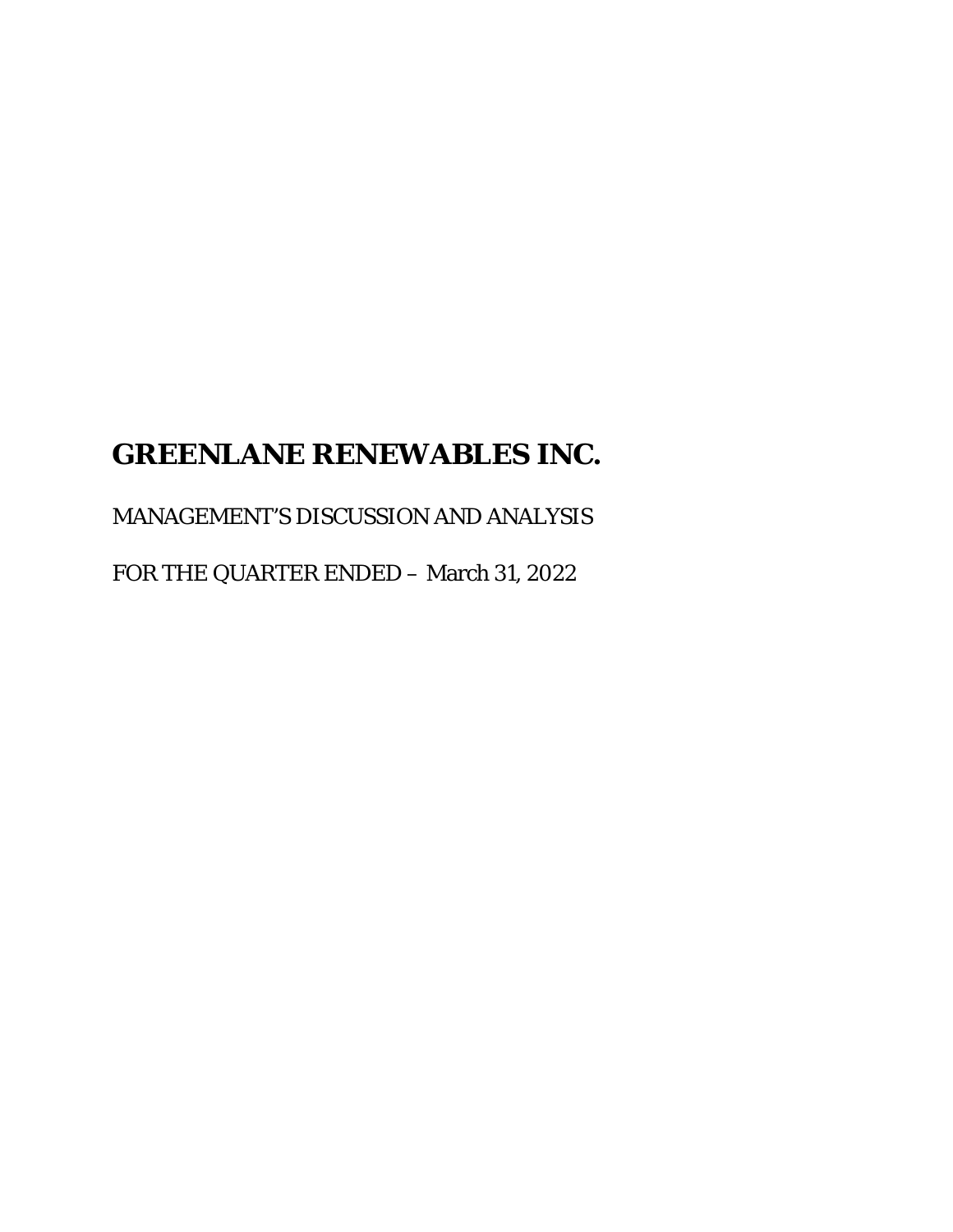# **1. Introduction**

This management's discussion and analysis ("MD&A") of Greenlane Renewables Inc. ("Greenlane" or the "Company") has been prepared by management as of May 12, 2022 and should be read in conjunction with the Company's unaudited condensed consolidated interim financial statements for the three months ended March 31, 2022 and with the audited consolidated financial statements for the year ended December 31, 2021 and the related notes thereto. All figures are expressed in Canadian dollars (the presentation and functional currency of the Company's financial statements) and all tabular amounts are in \$000s, except where otherwise indicated. The Company reports its unaudited consolidated interim financial statements in accordance with International Financial Reporting Standards ("IFRS") as issued by the International Accounting Standards Board ("IASB"), applicable to the preparation of interim financial statements, including International Accounting Standard 34, Interim Financial Reporting.

This MD&A refers to certain measures that are not standardized under IFRS, such as adjusted earnings before interest, taxes, depreciation and amortization ("Adjusted EBITDA"), gross margin (excluding amortization), sales pipeline and sales order backlog. These are specified financial measures used by Management to better manage the Company and to assist the Company's shareholders to evaluate the Company's performance, but do not have standardized meaning. To facilitate a better understanding of these measures presented by the Company, qualifications, definitions and reconciliations have been provided in the section "Alternative Performance Measures".

Certain statements contained in this MD&A are forward-looking information within the meaning of applicable Canadian securities laws relating to the Company. Please refer to the cautionary note regarding the risks associated with "Forward-looking Statements" and "Risks and Uncertainties" at the back of this MD&A and under the heading "Risk Factors" in the Company's Annual Information Form ("AIF"), on file with the Canadian securities regulatory authorities. Additional information and disclosure relating to the Company including the AIF, can be found on the Company's website at [www.greenlanerenewables.com](http://www.greenlanerenewables.com/) and on the SEDAR website at **www.sedar.com**. Information contained in or otherwise accessible through the Company's website does not form part of the MD&A.

Greenlane's common shares trade under the symbol "GRN" on the Toronto Stock Exchange "("TSX"). The head office of the Company is located at 110-3605 Gilmore Way, Burnaby, B.C. V5G 4X5 and the registered and records office of the Company is located at 1500-1055 West Georgia Street, Vancouver, BC, V6E 4N7.

# **2. Core Business**

Greenlane is focused on cleaning up two of the largest and most difficult-to-decarbonize sectors of the global energy system: the natural gas grid and the transportation sector. Greenlane is a leading global provider of biogas upgrading systems that create clean, low-carbon and carbon negative renewable natural gas ("RNG"), suitable for injection into the natural gas grid and for direct use as vehicle fuel. The business, acquired by the Company in June 2019, markets and sells under the Greenlane Biogas™ brand, biogas upgrading systems designed to remove impurities and separate carbon dioxide from biomethane in the raw biogas created from organic waste at landfills, wastewater treatment plants, farms and food waste facilities. To the Company's knowledge, Greenlane is the only biogas upgrading company offering the three main technologies: water wash, pressure swing adsorption ("PSA"), and membrane separation. Greenlane's business has been built on over 30 years of industry experience, patented and proprietary technology, and over 135 biogas upgrading systems sold into 19 countries including some of the largest RNG production facilities in North America and Europe.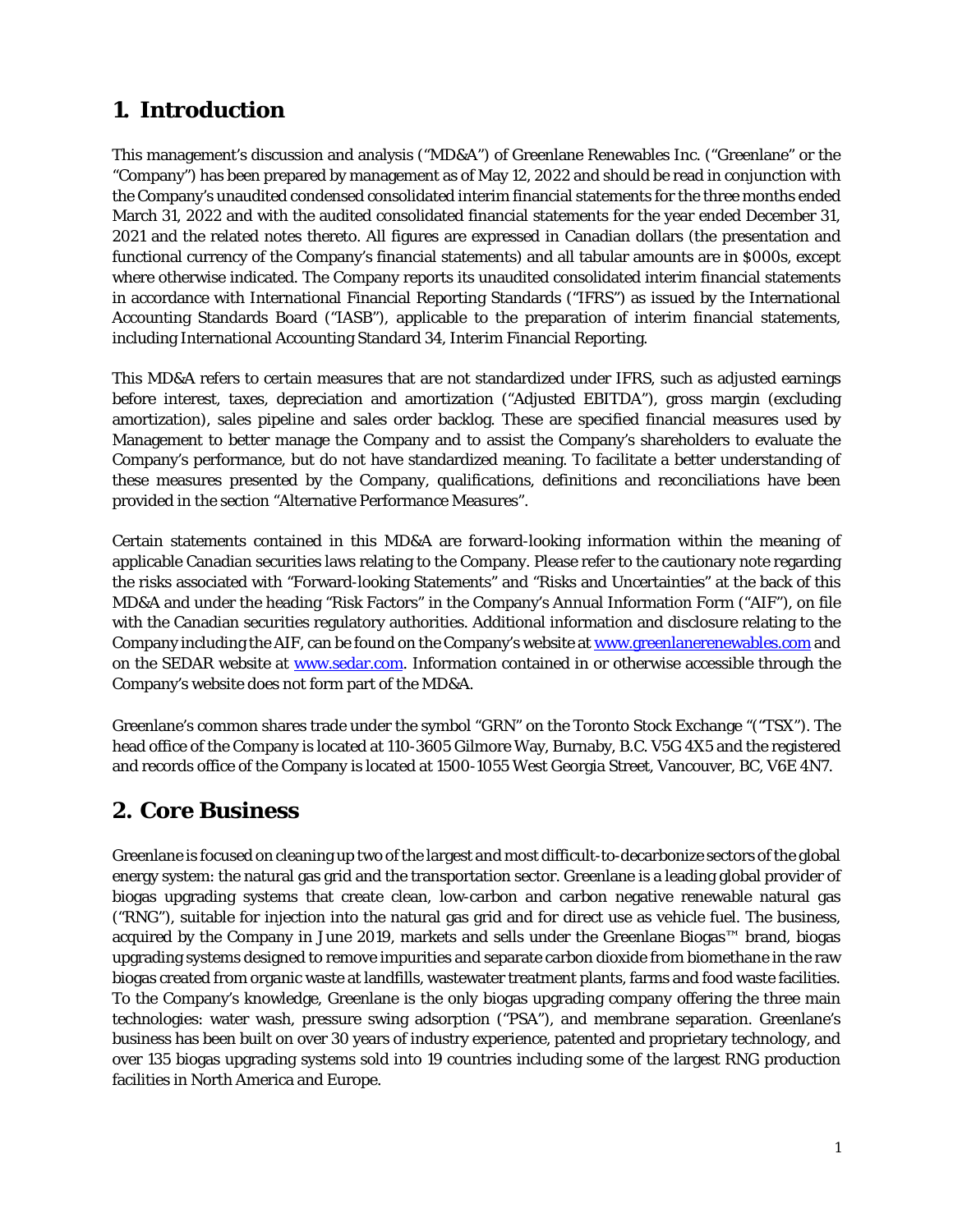The acquisition of Airdep S.R.L.("Airdep"), completed on February 1, 2022, extends the Company's offerings to both biogas desulfurization products using proprietary technology, of which Airdep has sold over 100 units, and air deodorization products.

# **3. Updates for the three months ended March 31, 2022 and subsequent events**

### **Results**:

In the first quarter of 2022, the Company reported revenues of \$16.3 million, a gross margin (excluding amortization) of \$4.0 million or 25% of revenues, a net loss of \$2.2 million and a breakeven Adjusted EBITDA of \$0.03 million. Revenue for the three months ended March 31, 2022 was in line with the stage of completion on active and announced projects and includes \$0.9 million from newly acquired Airdep (since completion of the acquisition on February 1, 2022). Revenue increased 33% over revenue of \$12.2 million reported in the first quarter of 2021.

### **Over \$18 million in New System Sales Contract Wins Announced Year-to-Date in 2022:**

On January 4, 2022**,** the Company announced the signing of two new biogas upgrading system supply contracts valued in total at \$7.1 million for separate RNG projects in the United States and Brazil. Order fulfillment by the Company for both projects commenced immediately.

- a) A contract for the supply of a biogas upgrading system for a dairy farm RNG project in the State of Nebraska. Greenlane will supply its PSA system for upgrading biogas generated from anaerobic digestion of dairy cow manure into carbon negative RNG suitable for injection into the local pipeline network.
- b) A contract for a landfill gas-to-RNG project in Brazil with one of the country's largest landfill operators, Orizon Valorizacao de Residuos ("Orizon"). Greenlane will supply its water wash system to upgrade the landfill gas to low carbon RNG.

On April 28, 2022, the Company announced the signing of an \$11.4 million (US\$8.9 million) contract with a single customer for the supply of its PSA biogas upgrading systems for new food waste-to-RNG projects across three US states. Order fulfillment commenced immediately.

### **Acquisition of a Leading Italian Provider of Biogas Desulfurization and Air Deodorization Products:**

On February 1, 2022, the Company completed the acquisition of Italian company Airdep, a leading provider of biogas desulfurization and air deodorization products founded in 2011 and based in Vicenza, Italy. The acquisition of Airdep brings in-house an effective and proven technology to remove hydrogen sulfide  $(H_2S)$ from biogas for integration with the Company's portfolio of biogas upgrading systems that produce lowcarbon and carbon-negative RNG. It also adds an attractive line of products for sales into existing and new biogas projects globally, independent of the full biogas upgrading system. Over the last ten years since its founding, Airdep has deployed over 100  $H_2S$  treatment systems that use a proprietary liquid reagent media for removal of  $H_2S$  in biogas. The liquid media is regenerated and recirculated within the process to minimize operating costs. The Airdep system offers lower capital and operating costs than competing methods, and is especially compelling for use in higher flow, higher  $H_2S$  concentration applications. In addition to H2S treatment products, Airdep also offers an extensive line of air deodorization products.

Through the acquisition, the Company expects to further strengthen its price competitiveness and margins by insourcing a technology that it would otherwise procure to integrate into its biogas upgrading systems.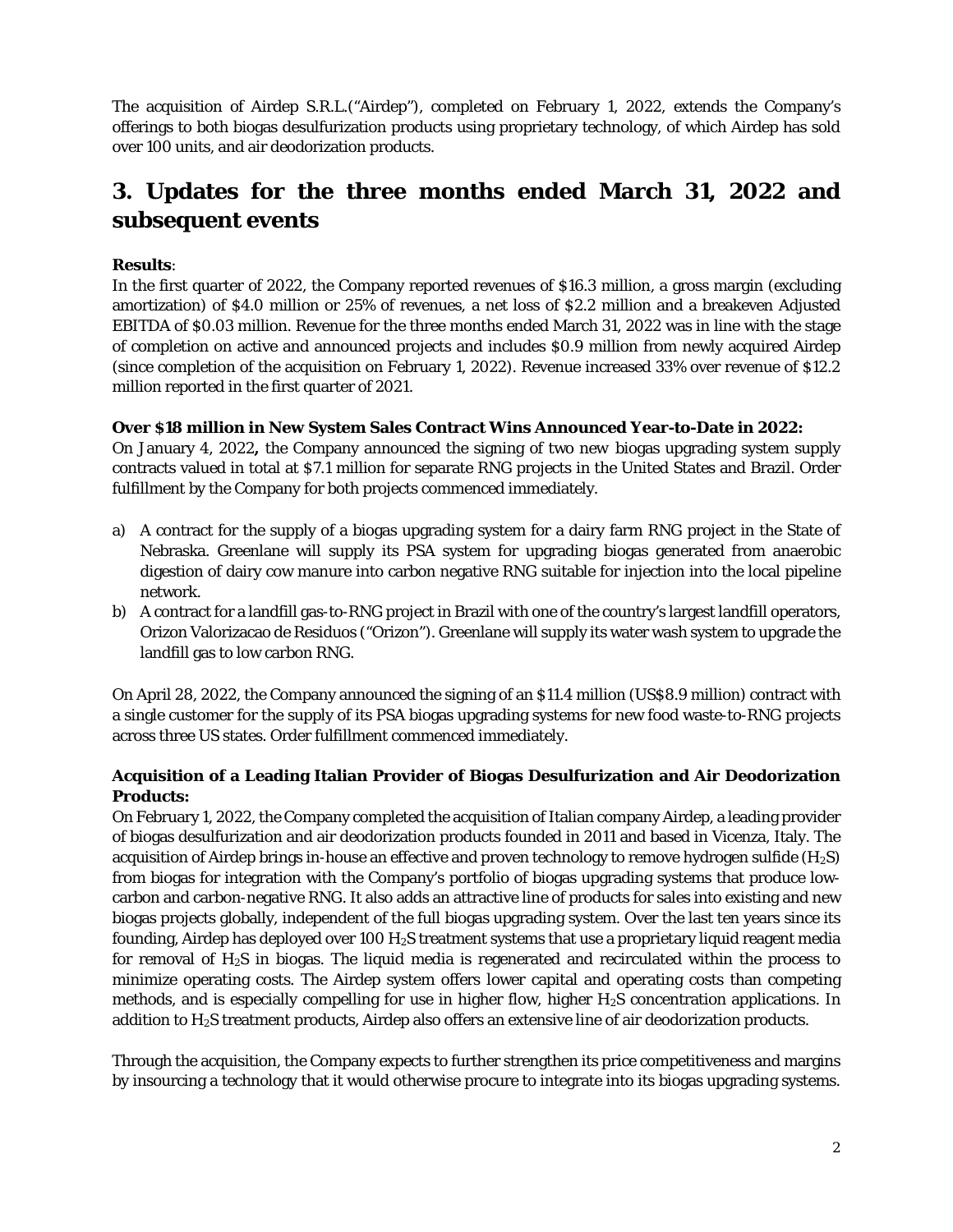In addition, Greenlane can expand its scope of supply and increase its revenue in projects where customers would otherwise purchase the H2S systems directly from others.

Total consideration for the acquisition comprised of \$7.9 million (€5.5 million) in cash paid on closing and \$1.4 million (€1.0 million) in Greenlane shares issuable in equal tranches over the following 4 quarters, with additional contingent earn-out consideration of up to  $$3.6$  million ( $$2.5$  million). The earn-out will be calculated, based on future company financial performance, and if thresholds are met, become payable in early 2025 in cash, or a combination of cash and Greenlane shares, at Greenlane's option. The total maximum consideration for the acquisition is \$12.9 million ( $\epsilon$ 9.0 million).

**Global Supply Chain Challenges:** The global supply chain challenges continue to impact Greenlane's ability to timely fulfill its contractual obligations in 2022. As a consequence, the Company continues to experience some downward pressure on profits, as first reported in the fourth quarter of 2021.

# **4. Overview of the biogas upgrading business**

Greenlane designs, develops, sells and services a range of biogas upgrading systems that produce clean, low-carbon and carbon-negative RNG from biogas generated by organic waste sources including, but not limited to, landfills, wastewater treatment plants, dairy farms, and food waste. Biogas is produced naturally from these sources when organic matter is broken down through anaerobic digestion and is a mixture of approximately 60% methane, 40% carbon dioxide plus traces of other contaminant gases. The RNG produced is suitable for either injection into the natural gas grid or for direct use as vehicle fuel.

Each Greenlane biogas upgrading system is customer specific and typically has a standard core upgrading product with optional additional equipment as necessary for the particular application. Greenlane's biogas upgrading system supply contract values typically range from \$2 million to \$12 million for single systems, depending on size and scope of supply, with larger capacities achieved by installing multiple systems in parallel driving multiples in contract value accordingly. Some projects are design, install and commission, while others are design and commission only and in addition, the Company may secure an ongoing maintenance contract. The mix of models, scope and geography of each project impacts the overall project revenue.

Due to the long history of Greenlane branded products and Greenlane's prominent market position, geographic reach of its sales force and multi-technology offerings, the Company has visibility into proposed biogas upgrading projects around the world. Greenlane maintains a pipeline of prospective projects that it updates regularly based on quote activity to ensure that it is reflective of active sales opportunities that can convert into orders within approximately a rolling 24-month time horizon ("Sales Pipeline", i.e. known sales opportunities). At March 31, 2022, excluding potential opportunities for newly acquired subsidiary Airdep to sell biogas desulfurization and air deodorization products to third parties, the Sales Pipeline was valued at over \$900 million (December 31, 2021: \$850 million). Not all of these potential projects will proceed or proceed within the expected timeframe and not all of the projects that do proceed will be awarded to Greenlane. Additions to the amount in the Sales Pipeline come from situations where the Company provides a quote on a prospective project and reductions in the Sales Pipeline arise when a prospective opportunity is lost to a competitor, does not proceed or is converted to Greenlane's active order book (sales order backlog).

The Company supplies biogas upgrading systems and maintenance services to a wide range of customers in the waste water, waste collection, agricultural, food waste, beverage, and pulp and paper industries. The Company manages the entire project life cycle from design and procurement through to on-site installation,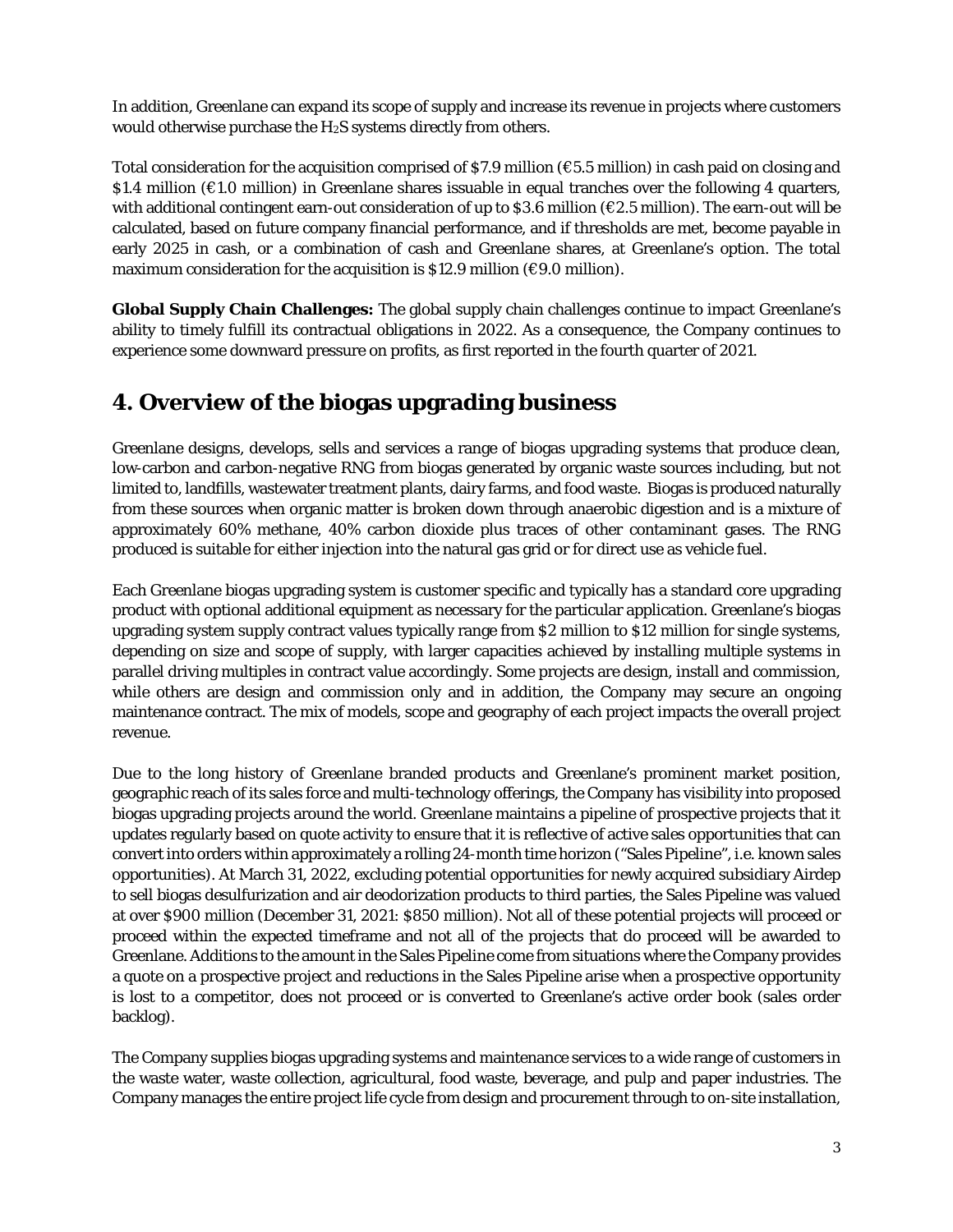commissioning and aftercare. The Company uses a capital light business model with fully outsourced manufacturing and components purchased through an extensive global supply chain.

Greenlane has several major competitors operating in the same geographical markets, many of which own, or have access to, similar biogas upgrading technology. As such, Greenlane strives to differentiate itself by showcasing its track record of supplying biogas upgrading systems worldwide, which is longer and more extensive than any of its key competitors, while also, to the Company's knowledge, being the only company to offer multiple biogas upgrading technologies (water wash, PSA and membrane separation), which allows it to offer its customers an unbiased selection of the optimal technology or combination of technologies to provide the best outcome for the unique requirements of each customer's project. Greenlane's multitechnology approach is particularly compelling as more and more serial project developers enter the market whose portfolio of projects will have different requirements and demand different technology solutions. Greenlane has positioned itself as the go-to partner to grow with these serial developers no matter the project size, feedstock or global location.

The addition of Airdep, in February 2022, brings the supply of biogas desulfurization and air deodorization products, which can be incorporated into biogas projects globally, independent of the full biogas upgrading system.

The market for Greenlane's products is expected to grow as an increasing number of corporations and individuals act on their sustainability targets and governments around the world enact and strengthen environmental policies designed to combat climate change by promoting clean, low carbon solutions and carbon-negative solutions to effectively divert increasing amounts of organic waste away from landfills and into a circular economy as the world's population continues to expand.

# **5. Deployment of Development Capital Opportunities**

In addition to its core business of selling biogas upgrading systems, the Company intends to add new recurring revenues and profits by adding exposure to lucrative RNG off-take contracts and by deploying development capital.

The Company intends to deploy specialized project development capital where it can assist developers in accelerating projects to the ready for construction phase, thereby securing additional system sales and services and earning an equity and/or profits interest in the resulting RNG project.

The Company's objective is to own a small portion of a large number of RNG projects by partnering with project developers and owners to add value, reduce risks and build scale. The Company is currently in discussions with a number of counterparties on the use of development capital.

See section 10: Use of Proceeds from the 2021 and 2020 Offerings for further details.

# **6. Summary of Quarterly Results**

The following table summarizes information regarding the Company's operations on a quarterly basis for the last eight quarters.

The Company's results are not impacted by seasonality, however the operating results are significantly affected by the timing and delivery of new system sales contracts. Timing of system sales contract awards tends to be variable due to customer-related factors such as finalizing technical specifications and securing project funding, permits and RNG off-take and feedstock agreements.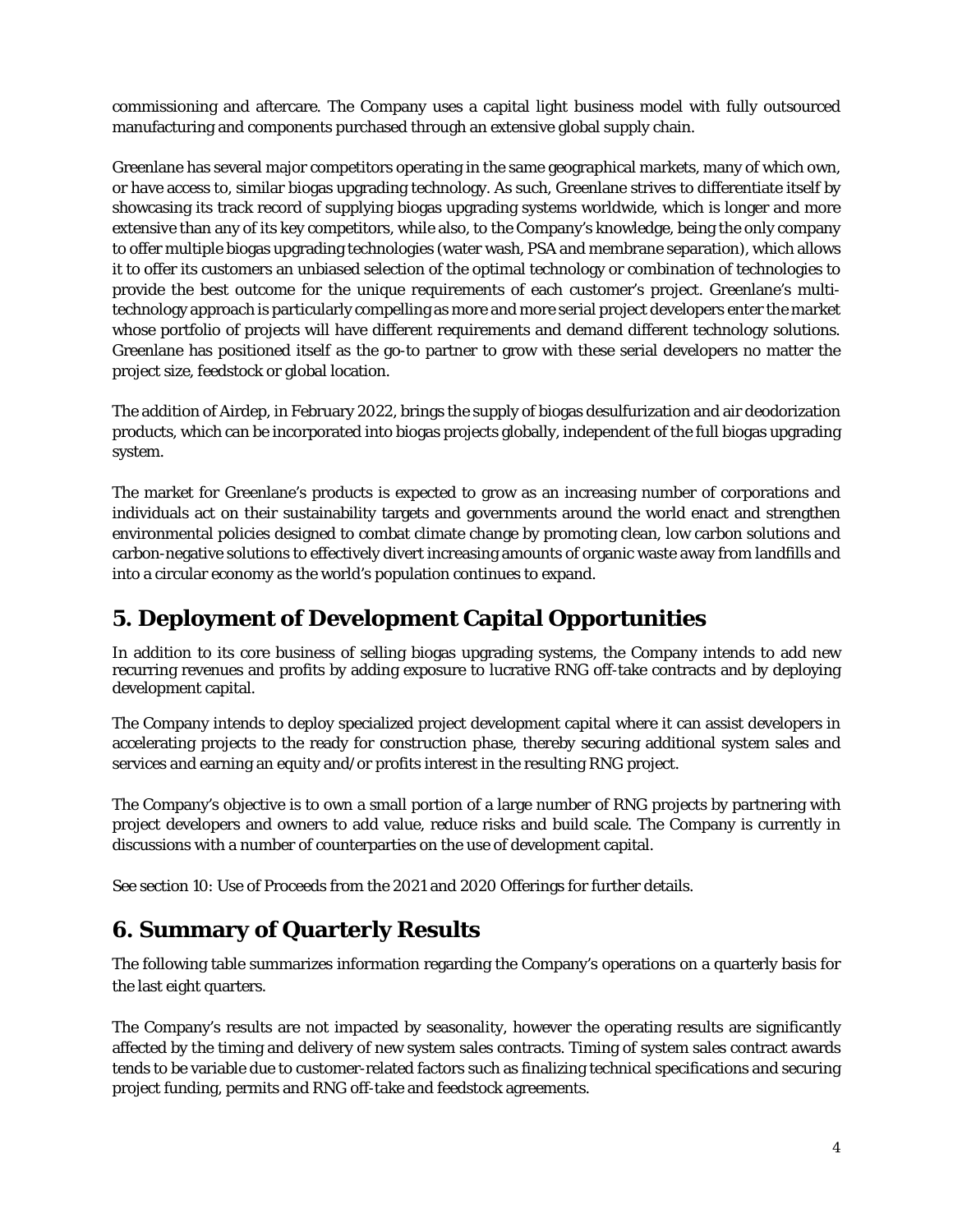Revenue and corresponding costs from executing system sales contracts are recognized using the stage of completion method. Under the stage of completion method, contract revenues and expenses are recognized by reference to the stage of completion of contract activity where the outcome of the contract can be measured reliably, otherwise revenue is recognized only to the extent of recoverable contract costs incurred. A typical system sales contract (excluding Airdep product sales) has six stages of completion and a duration of nine to eighteen months, and therefore quarterly operating results can fluctuate significantly as a result of the timing of contract related work. March 31, 2022 numbers reported include the results from newly acquired subsidiary Airdep (from February 1, 2022 onwards). Airdep system sales contracts are smaller in value and are completed over a shorter duration of time so are expected to have limited impact on future fluctuations in quarterly results.

|                                                                                                                                         | <b>Three months ended</b>  |                           |                             |                              |
|-----------------------------------------------------------------------------------------------------------------------------------------|----------------------------|---------------------------|-----------------------------|------------------------------|
|                                                                                                                                         | March 31,<br>2022<br>\$    | December 31,<br>2021<br>S | September 30,<br>2021<br>\$ | <b>June 30,</b><br>2021<br>S |
| Revenue                                                                                                                                 | 16,273                     | 17,124                    | 13,439                      | 12,583                       |
| <b>Gross Margin (excluding</b><br>amortization) <sup>1,2</sup><br><b>Operating income (loss)</b><br>Other income (expense) <sup>3</sup> | 4.021<br>(1, 458)<br>(693) | 4.255<br>(951)<br>(320)   | 3.373<br>(608)<br>660       | 3,224<br>(653)<br>(424)      |
| Net Income (Loss)<br>Earnings (Loss) per share<br>attributable to<br>shareholders (basic and<br>diluted)                                | (2,151)<br>(0.01)          | (1,195)<br>(0.01)         | 52<br>0.00                  | (1,077)<br>(0.01)            |
| <b>Adjusted EBITDA<sup>2</sup></b>                                                                                                      | 30                         | 274                       | 83                          | 120                          |

|                                                                                                          | Three months ended     |                           |                            |                               |
|----------------------------------------------------------------------------------------------------------|------------------------|---------------------------|----------------------------|-------------------------------|
|                                                                                                          | March 31,<br>2021<br>S | December 31,<br>2020<br>S | September 30,<br>2020<br>S | <b>June 30.</b><br>2020<br>\$ |
| Revenue                                                                                                  | 12,205                 | 8,825                     | 6,504                      | 4,241                         |
| <b>Gross Margin (excluding)</b><br>amortization) <sup>1,2</sup>                                          | 3,284                  | 2,363                     | 1,685                      | 1,089                         |
| <b>Operating income (loss)</b>                                                                           | 39                     | (911)                     | (734)                      | (925)                         |
| Other income (expense) <sup>3</sup>                                                                      | (269)                  | (348)                     | 1,477                      | (15)                          |
| Net Income (Loss)<br>Earnings (Loss) per share<br>attributable to<br>shareholders (basic and<br>diluted) | (230)<br>(0.00)        | (1,181)<br>(0.02)         | 743<br>0.01                | (940)<br>(0.01)               |
| <b>Adjusted EBITDA<sup>2</sup></b>                                                                       | 604                    | 160                       | (360)                      | (671)                         |

1. Gross margin (excluding amortization) is calculated by taking revenue less cost of goods sold (excluding amortization)

2. Adjusted EBITDA and gross margin (excluding amortization) are non-IFRS measures, refer to section 19 Alternative Performance Measures for further information

3. Other income (expense) represents finance expense, finance income, other non-operating income and foreign exchange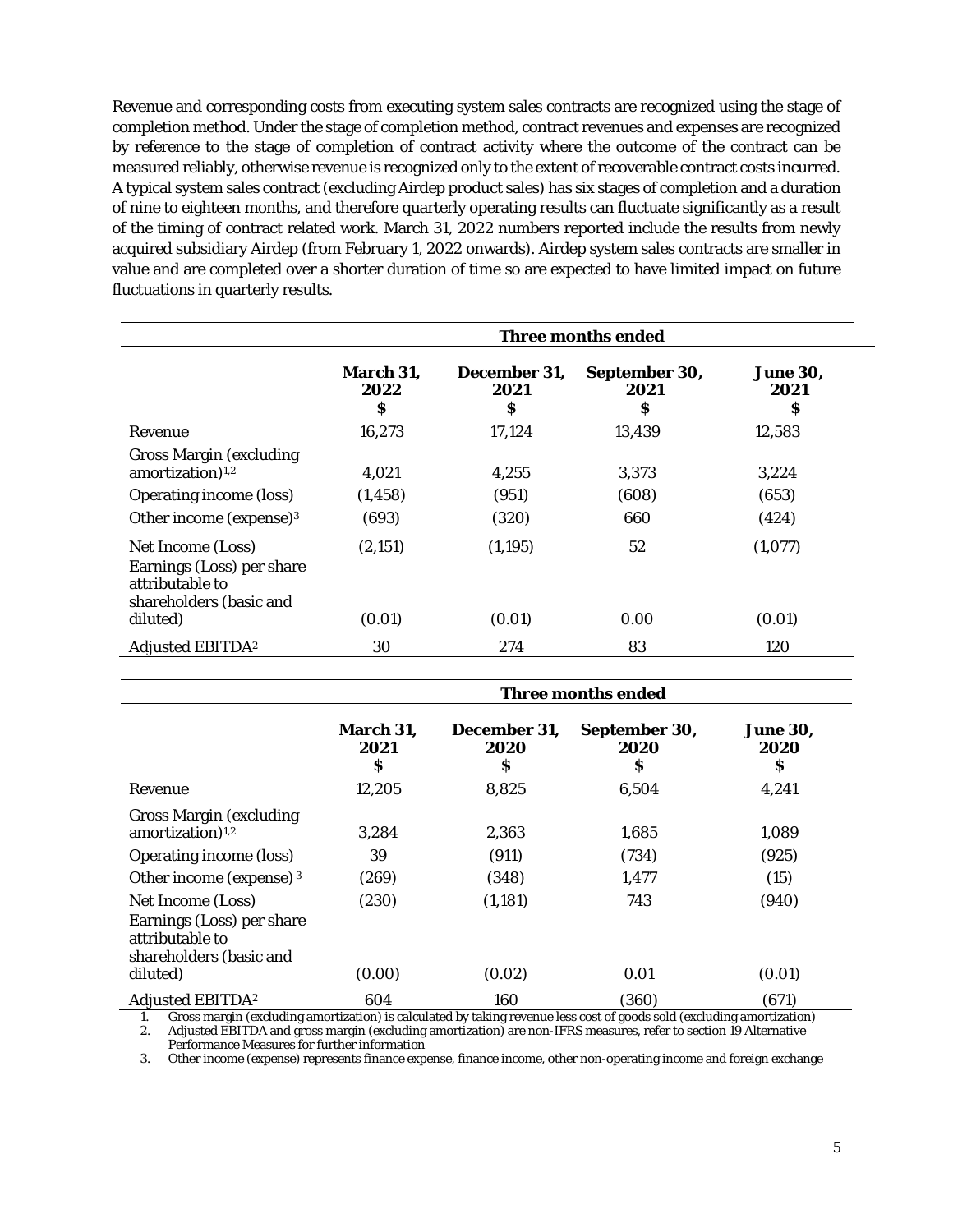### **7. Review of Results for the three months ended March 31, 2022**

|                                                      | <b>Three months Ended</b> |                 |
|------------------------------------------------------|---------------------------|-----------------|
|                                                      | March 31,                 |                 |
|                                                      | 2022                      | 2021            |
|                                                      | $\boldsymbol{s}$          | \$              |
| Revenue                                              | 16,273                    | 12,205          |
| Cost of goods sold (excluding amortization)          | (12, 252)                 | (8,921)         |
| <b>Gross Margin (excluding amortization)</b>         | 4,021                     | 3,284           |
| Gross Margin %(1)                                    | 25%                       | 27%             |
| Amortization                                         | (469)                     | (314)           |
| <b>Gross Profit</b>                                  | 3,552                     | 2,970           |
| <b>Operating expenses</b>                            | (5,010)                   | (2,931)         |
| <b>Operating (loss) income</b>                       | (1, 458)                  | 39              |
| Other expenses                                       | (693)                     | (269)           |
| <b>Net loss</b>                                      | (2, 151)                  | (230)           |
| Loss per share attributable to owners of the Company |                           |                 |
| (basic and diluted)                                  | (0.01)                    | (0.00)          |
| <b>Adjusted EBITDA</b>                               | 30                        | 604             |
|                                                      | March 31,                 | <b>December</b> |
|                                                      | 2022                      | 31, 2021        |
| <b>Total Assets</b>                                  | 84,946                    | 78,786          |
| <b>Total Current Liabilities</b>                     | 26,016                    | 21,938          |
| <b>Total Long-term Liabilities</b>                   | 4,058                     | 367             |
| <b>Total Equity</b>                                  | 54,872                    | 56,481          |

(1) Here and elsewhere gross margin % excludes depreciation and amortization

The Company's operating loss for the three months ended March 31, 2022 was \$1.5 million (\$0.04 million operating income for the three months ended March 31, 2021).

The Company recorded a net loss of \$2.2 million for the three months ended March 31, 2022 (\$0.2 million loss for the three months ended March 31, 2021) reflecting operations for the quarter as well as other expenses of \$0.7 million, predominantly from foreign exchange loss in the quarter (\$0.3 million loss in the three months ended March 31, 2021, mainly due to foreign exchange loss partially offset by a \$0.2 million non-recurring gain).

The Company's Adjusted EBITDA was \$0.03 million for the three months ended March 31, 2022 (Adjusted EBITDA of \$0.6 million for the three months ended March 31, 2021).

### **Revenue**

During the three months ended March 31, 2022, the Company recognized revenue of \$16.3 million (\$12.2 million for the three months ended March 31, 2021).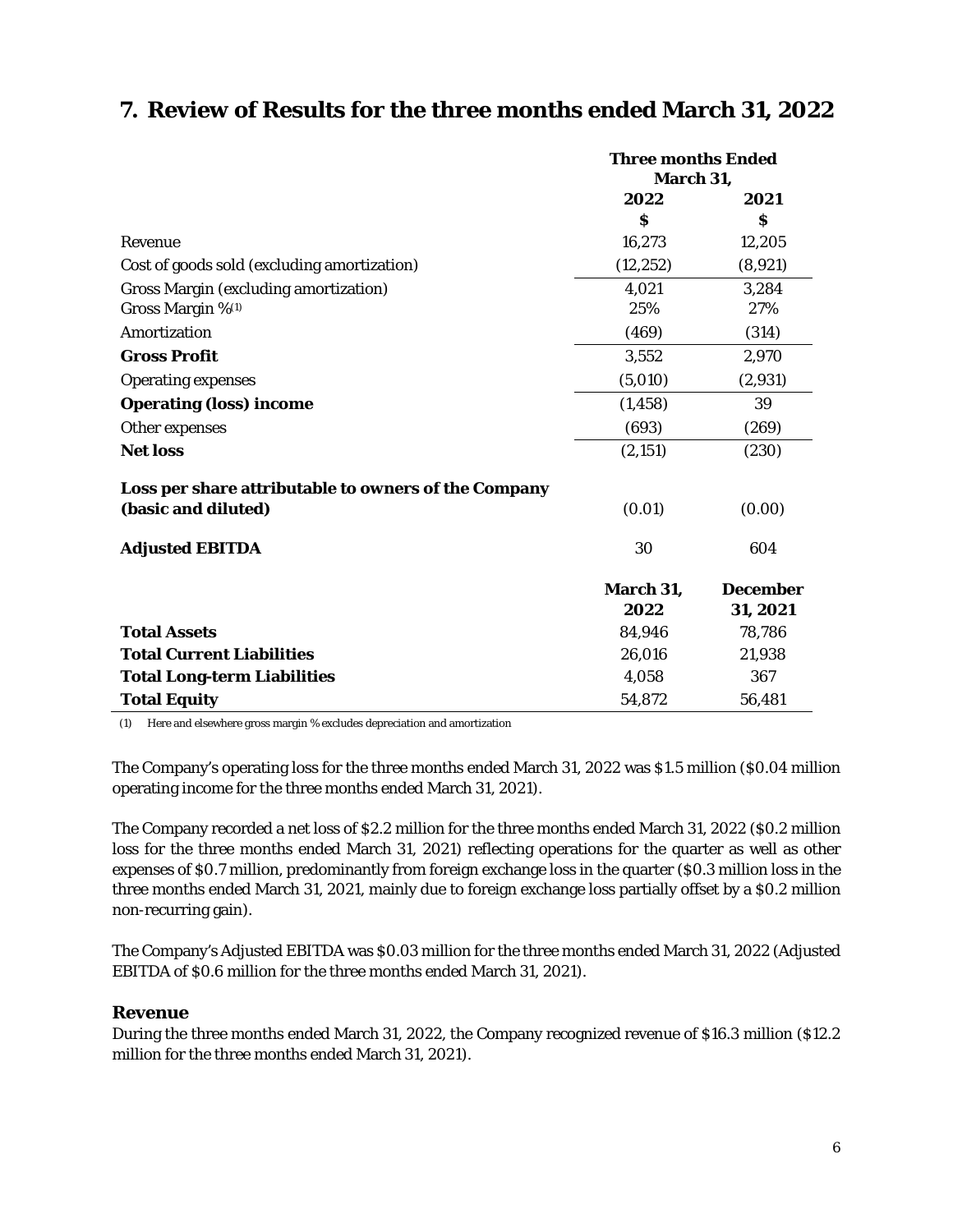|                      | Three months ended    |                       |  |
|----------------------|-----------------------|-----------------------|--|
|                      | <b>March 31, 2022</b> | <b>March 31, 2021</b> |  |
|                      |                       |                       |  |
| <b>System sales</b>  | 15.070                | 11,568                |  |
| Aftercare services   | 1.203                 | 637                   |  |
| <b>Total revenue</b> | 16.273                | 12.205                |  |

System sales revenue in the quarter primarily reflects revenue from nine customer upgrader contracts (seven in the three months ended March 31, 2021), recognized in accordance with the stage of completion of projects. During the quarter the Company secured new upgrader contracts with an aggregate value of \$7.1M and began recognizing revenue from these contracts immediately. As at March 31, 2022, the Company's sales order backlog (excluding Airdep) was \$35.7 million, reflecting revenue on sales contracts that will be recognized as completion of the projects progress. Contracts included in the order backlog are typically recognized over nine to eighteen months from when the contract is signed.

Following the acquisition of AirDep on February 1, 2022, \$0.9 million has been recorded from the sale of biogas desulfurization and air deodorization systems in the period. The Airdep order backlog has not been included in the reported sales order backlog of \$35.7 million, since the contracts are smaller in value and delivered over a significantly shorter period of time.

Many of Greenlane's upgrading system customers commit to 'Aftercare services', a preventative maintenance contract for terms ranging from one to twenty years for a fixed annual fee and typically include technical support and remote monitoring.

### **Cost of goods sold (excluding amortization) and gross profit**

The Company predominantly utilizes a capital-light, fully outsourced manufacturing model whereby it outsources fabrication of elements of its systems, and purchases components globally from trusted supply chain partners who meet the Company's cost, quality and delivery requirements. The only exception to this is in relation to Airdep (acquired February 1, 2022), where the assembly and a small amount of inhouse fabrication is performed in the manufacturing of biogas desulfurization and air deodorization systems.

Cost of sales (excluding amortization) for the three months ended March 31, 2022 was \$12.3 million (\$8.9) million for the three months ended March 31, 2021), an increase from the comparative period in the prior year directly related to the increase in revenue. Gross margin was 25% for the three months ended March 31, 2022 (27% for the three months ended March 31, 2021). Gross margin in the first quarter of 2022 was negatively impacted by higher than planned labour costs, due to the delivery of a larger number of more complex projects, in addition certain upgrading projects saw increased costs in the period, including related to shipping costs and supply chain disruptions.

Amortization of intellectual property was \$0.5 million for the three months ended March 31, 2022, an increase of \$0.2 million from the comparative quarter, reflecting amortization of intellectual property acquired from Airdep on February 1, 2022. A preliminary value of \$4.8 million has been estimated with respect to customer lists and know-how and is being amortized over five years.

Gross profit was \$3.6 million for the three months ended March 31, 2022 (\$3.0 million for the three months ended March 31, 2021).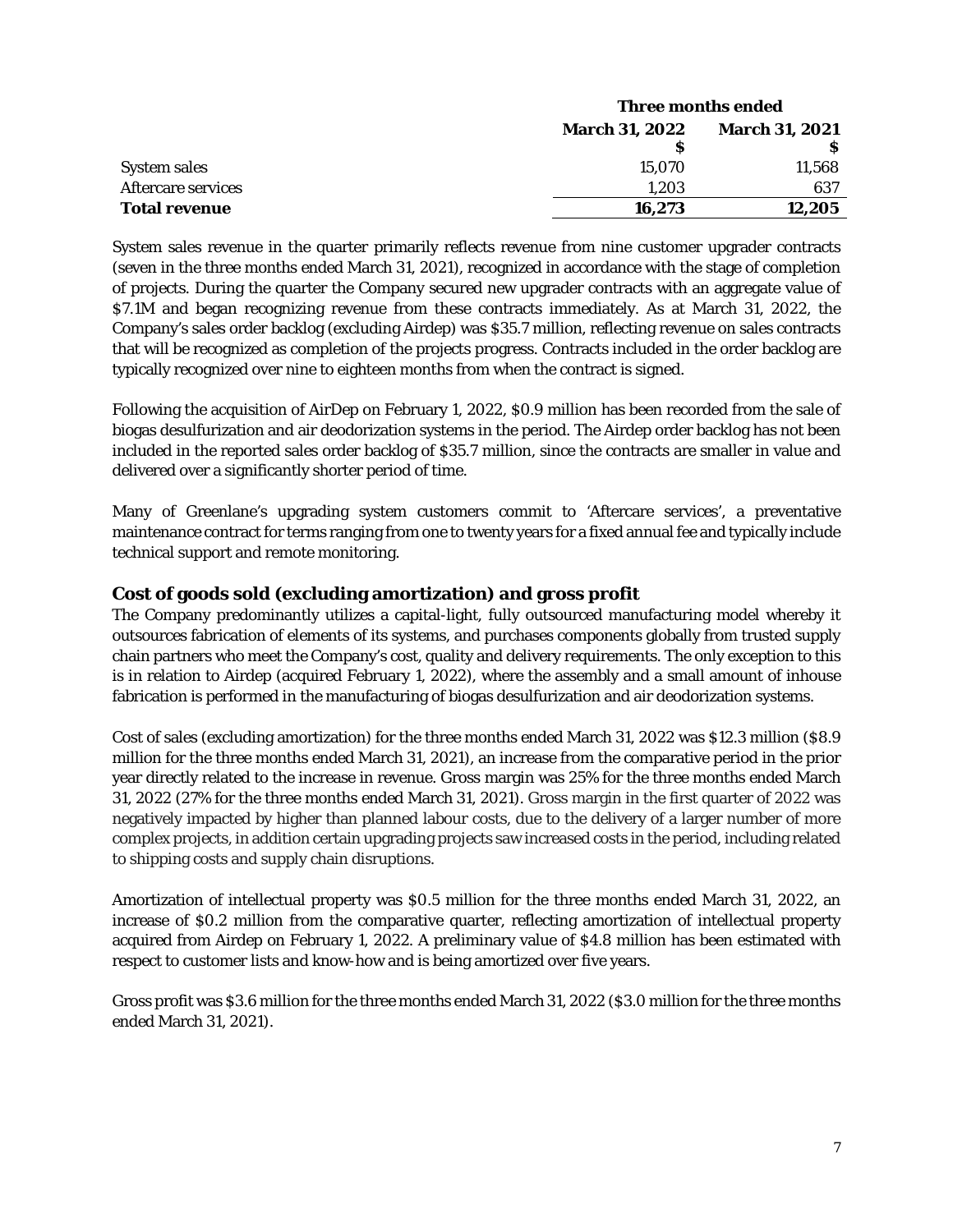### **Operating expenses**

Operating expenses which includes depreciation, general and administration, research and development, sales and marketing, share-based payments and strategic initiatives were \$5.0 million for the three months ended March 31, 2022 (\$2.9 million for the three months ended March 31, 2021).

General and administration related to salaries and benefits accounted for \$2.0 million of total general and administration expenses for the three months ended March 31, 2022, up from \$1.4 million in the comparative quarter primarily due to new hires recruited to support the expanding business, staff employed as a result of the acquisition of Airdep in February (14 new employees) and a cost-of-living salary increase starting from January 2022. At March 31, 2022, the Company had 110 employees and contractors (March 31, 2021: 45): 79 employees based in Canada, 7 in England, 2 in France, 1 in Germany, 14 in Italy and 7 in the US. Employee costs associated with the 110 employees are recorded in general and administration, cost of sales, research and development and sales and marketing. The Company may add further resources as needs require.

The Company incurred other general and administration expenses (excluding salaries) of \$1.4 million for the three months ended March 31, 2022, up from \$0.9 million for three months ended March 31, 2021, primarily due to increases in insurance and public Company related expenses (including board fees), and business development activities.

Research and development costs were \$0.3 million for the three months ended March 31, 2022 (March 31, 2021: \$0.1 million) reflecting internal labour costs and external consultancy fees associated with ongoing initiatives to enhance product offerings.

Sales and marketing expenses were flat at \$0.3 million for the three months ended March 31, 2022 and 2021, which includes salaries and benefits for sales personnel, as well as marketing and promotion costs to improve the Company's branding and costs associated with attending sales conferences.

Share-based compensation of \$0.6 million was recognized during the three months ended March 31, 2022 (March 31, 2021: \$0.2 million for the three month period) relating to employee stock option awards (granted from 2019 to 2022) and restricted share units (granted from 2020 to 2022).

Strategic initiative costs were \$0.3 million for the three months ended March 31, 2022 (March 31, 2021: nil) representing costs associated with development of new business opportunities both through the deployment of development capital (see section 5 above) and pursuing acquisition opportunities.

### **Other income (expenses)**

During the three months ended March 31, 2022 the Company recognized other expenses of \$0.7 million (\$0.3 million for three months ended March 31, 2021) representing:

|                        |           | Three months ended<br>March 31, |  |
|------------------------|-----------|---------------------------------|--|
|                        | 2022<br>S | 2021<br>S                       |  |
| <b>Finance expense</b> | (25)      | (59)                            |  |
| <b>Finance income</b>  | 24        |                                 |  |
| Other income           |           | 209                             |  |
| Foreign exchange loss  | (692)     | (419)                           |  |
| Total other expenses   | (693)     | (269)                           |  |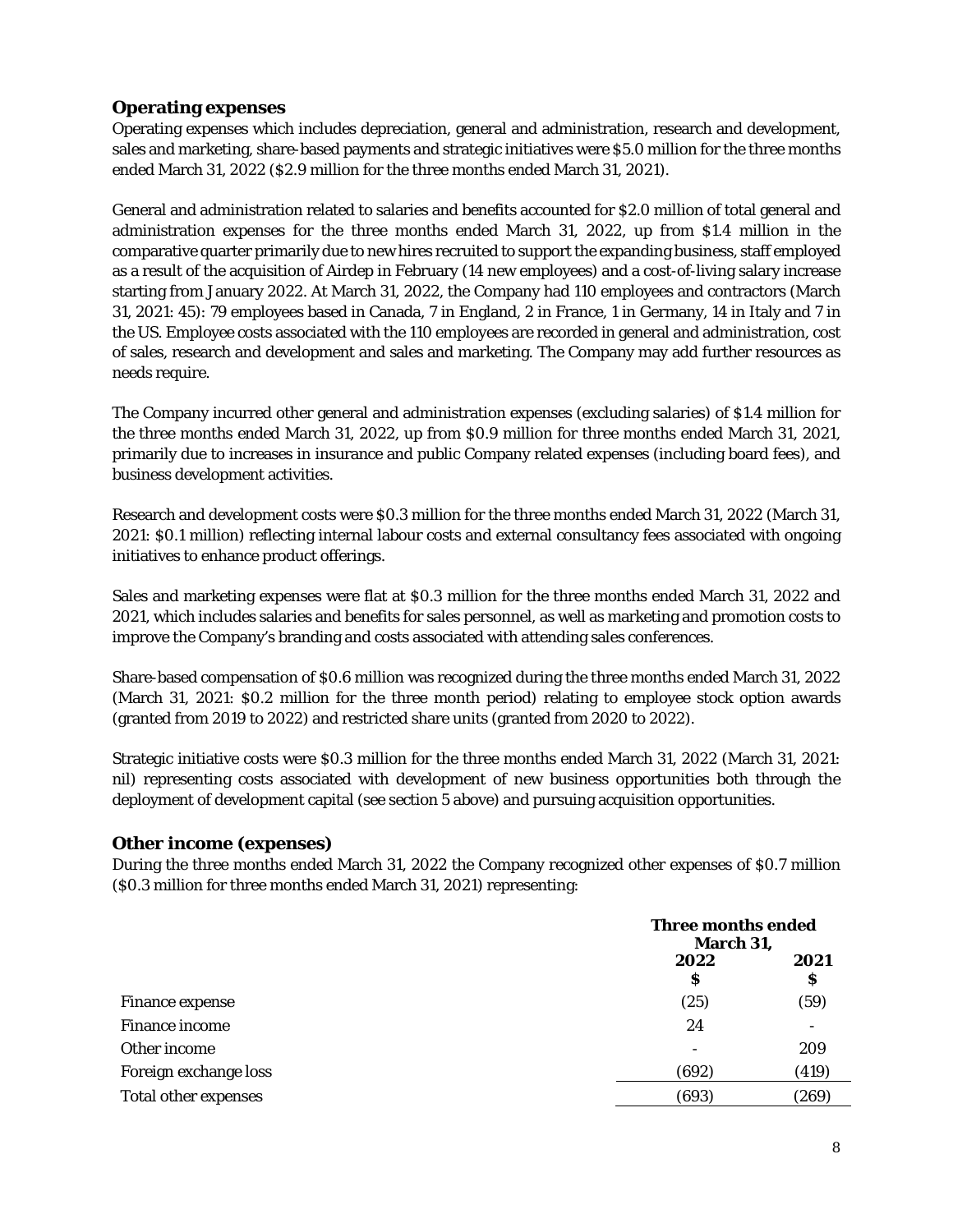#### **Finance expense**

The Company reported \$0.03 million in finance expense in the three months ended March 31, 2022 (\$0.06 million for three months ended March 31, 2021). The reduction in interest expense quarter over quarter is due to the repayment of the promissory note to Pressure Technologies plc ("Pressure Technologies"), in full, in February 2021. The amount in 2022 relates to the finance charge associated with lease liabilities.

#### **Finance income**

The Company held \$9.7 million in six term deposits as at March 31, 2022. The finance income of \$0.02 million was predominantly interest earned and accrued on these term deposits during the three months ended March 31, 2022.

### **Other income**

In February 2021, all amounts due to Pressure Technologies were repaid in full. This included (in addition to repayment of the promissory note) settlement of the intercompany invoices issued prior to the acquisition of the biogas business in June 2019. Settlement of all amounts due to Pressure Technologies resulted in a gain of \$0.2 million in the period.

#### **Foreign exchange loss**

Foreign exchange loss of \$0.7 million for the three months ended March 31, 2022 (\$0.4 million loss for three months ended March 31, 2021), primarily due to the losses in the Canadian dollar movement against Euro and US dollar, predominantly in relation to the Company's US dollar bank account and accounts receivable balance in US dollars.

### **8. Liquidity and Capital Resources**

At March 31, 2022, the Company had cash and cash equivalents of \$23.1 million (December 31, 2021: \$31.5 million). The decrease of \$8.4 million primarily reflects the \$6.9 million cash payment for acquisition of Airdep (net of cash received on acquisition) and cash used in operating activities (\$1.3 million). Cash and cash equivalents consist of cash and cash deposits that are redeemable prior to maturity on demand and without economic penalty to the Company. The Company's exposure to credit risk on its cash and call deposits is limited by maintaining all cash and call deposits with major banks with high credit ratings.

At March 31, 2022 the Company had \$1.6 million recorded as restricted cash (December 31, 2021: \$1.7 million), reflecting US\$1.2 million held in a cash deposit as partial security for a performance bond and \$0.1 million cash deposit for the Company's credit cards. See note 13 "Off Balance Sheet Arrangements" below for further details.

Working capital is defined as current assets minus current liabilities. Readers are cautioned that differences in businesses and the timing of transactions, amongst other things, may not make working capital balances directly comparable between companies. At March 31, 2022, the Company had a consolidated working capital, including cash and cash equivalents, of \$29.2 million (December 31, 2021: \$39.1 million). The Company aims to ensure that projects are generally in a cash flow positive position (i.e. billings to customers are collected in advance of payments to suppliers) although the operating cash flow for the three months ended March 31, 2022 was negative, mainly due to the timing of invoicing and collections from certain customers (the majority of overdue receivables were collected subsequent to the quarter end) and timing of payment to suppliers.

Management believes that its working capital and liquidity strategies are sufficient to fund nondiscretionary expenditures over the near term. The Company has no significant commitments for capital expenditures.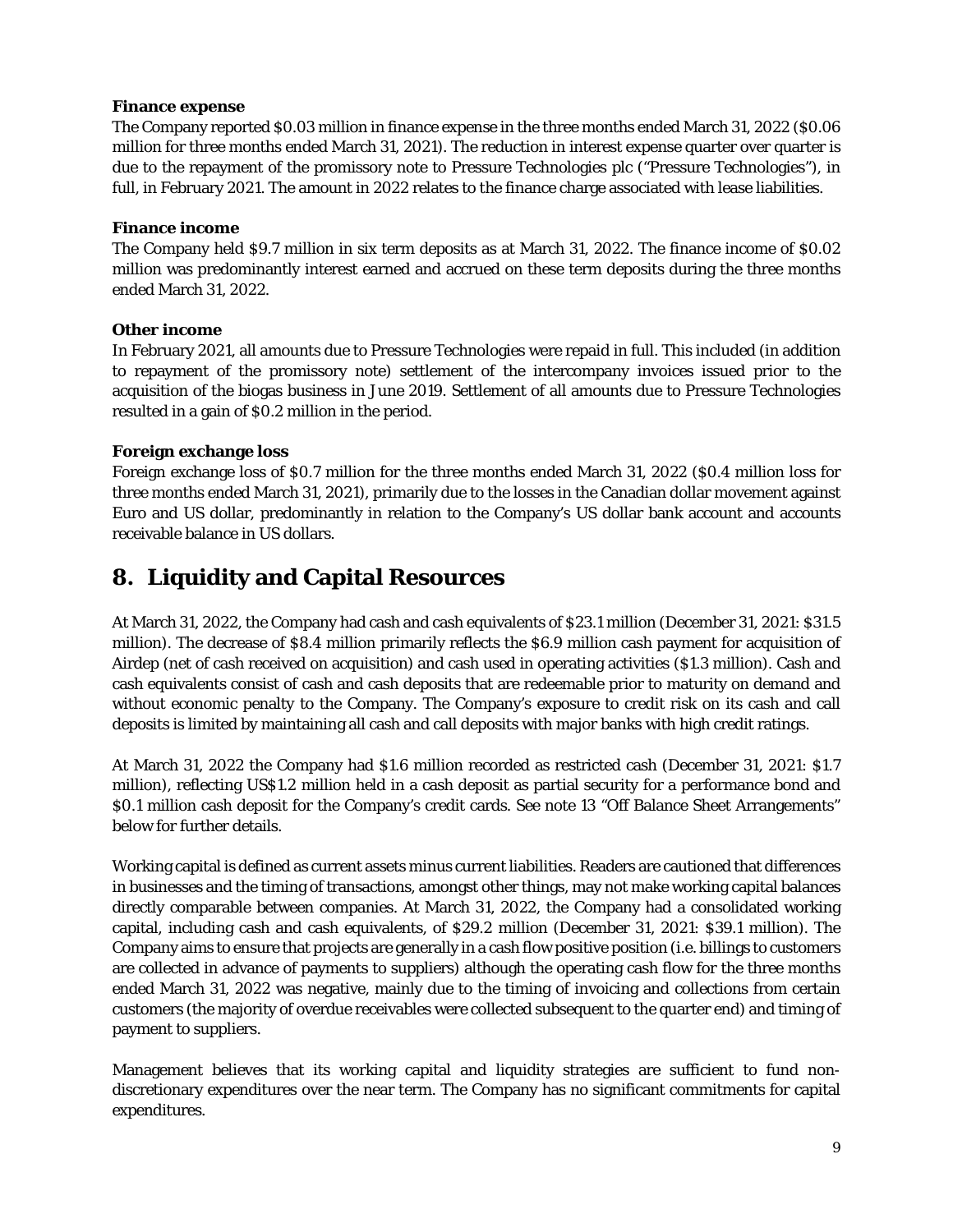### **Debt**

At March 31, 2022, the Company had no debt, other than payables resulting from normal course operations, deferred consideration payable from the acquisition of Airdep, and off balance-sheet arrangements discussed in Section 13.

### **9. Contractual obligations**

The Company has contractual obligations as at March 31, 2022 of \$28.8 million:

|                                              | Due within one<br>year<br>S | Due between<br>two and five<br>years<br>S | <b>Total</b><br>S |
|----------------------------------------------|-----------------------------|-------------------------------------------|-------------------|
| Accounts payable and accrued liabilities     | 21,301                      |                                           | 21,301            |
| Lease liability                              | 312                         | 1,096                                     | 1,408             |
| <b>Warranty liability</b>                    | 260                         | 145                                       | 405               |
| <b>Contract liabilities</b>                  | 2,714                       |                                           | 2,714             |
| Deferred consideration – share issuance      | 1,429                       |                                           | 1,429             |
| Deferred consideration – contingent earn-out |                             | 1,527                                     | 1,527             |
| <b>Total</b>                                 | 26,016                      | 2,768                                     | 28,784            |

### **10. Use of Proceeds from the 2021 and 2020 Offerings**

### **2021 Bought Deal Offering**

On January 27, 2021, the Company completed a bought deal offering ("2021 Bought Deal Offering") through the issuance of 12,190,000 common shares, including 1,590,000 shares issued pursuant to the underwriters' full exercise of their over-allotment option, at a price of \$2.17 per share for gross proceeds of \$26.5 million (\$24.5 million net). The Company's Prospectus (non-pricing) Supplement, dated January 21, 2021, contained certain disclosure in respect of the Company's intended use of the proceeds from the equity financings as of such date. As disclosed in that document, the Company expects to use the proceeds for development of and investments in new RNG projects, for strategic growth initiatives, and for general corporate purposes (including the Company's ongoing business initiatives) and working capital. There have been no changes to the Company's planned use of proceeds at this time.

A summary of the actual use of proceeds from January 27, 2021 to March 31, 2022 against the disclosed anticipated uses is set forth in the table below.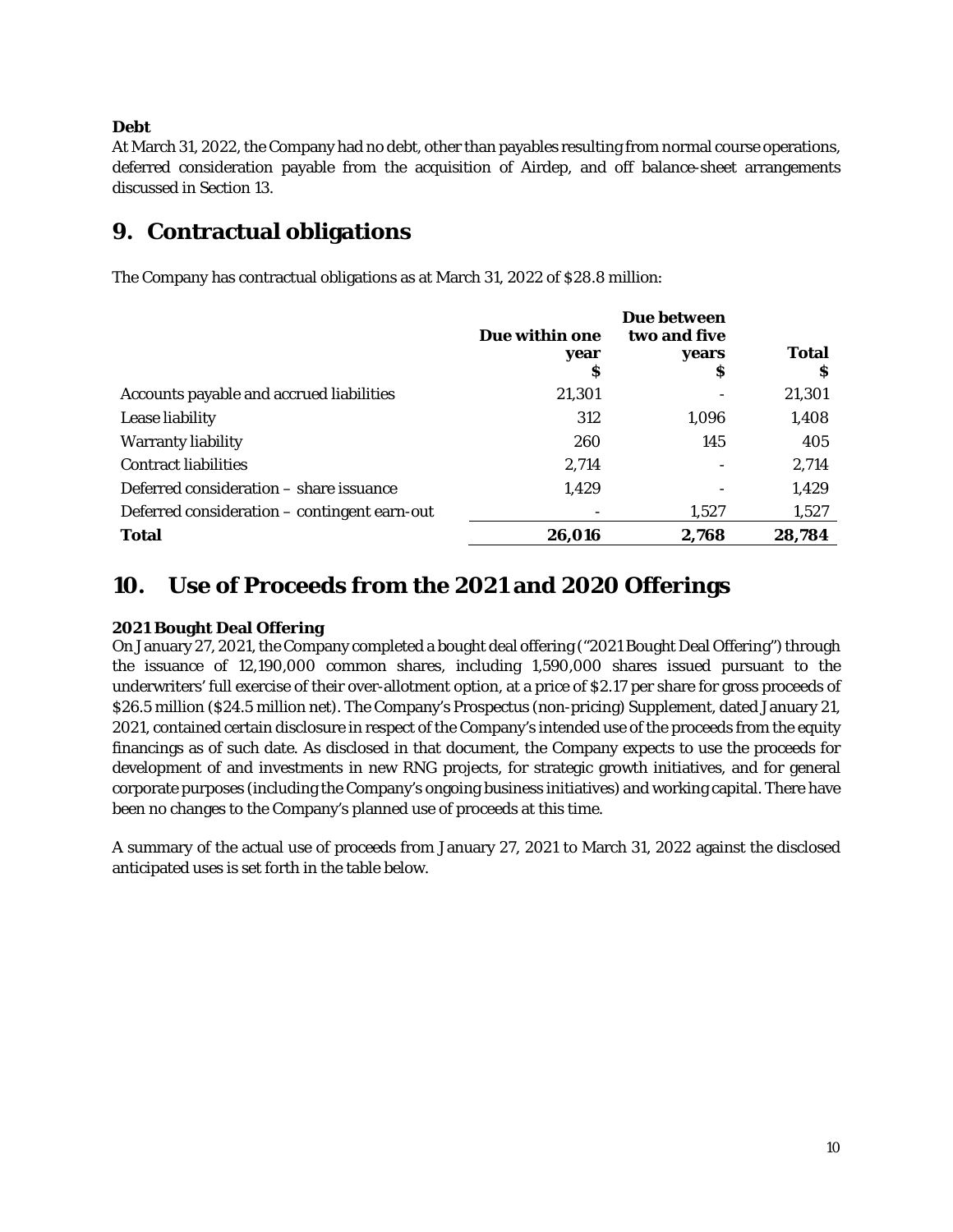|                                                                                                                                                                                                                                                                                       | <b>Total Planned</b><br><b>Spend</b> | <b>Total Spend to</b><br><b>March 31, 2022</b> |
|---------------------------------------------------------------------------------------------------------------------------------------------------------------------------------------------------------------------------------------------------------------------------------------|--------------------------------------|------------------------------------------------|
| <b>Use of Proceeds</b>                                                                                                                                                                                                                                                                | S                                    | s                                              |
| Development of and investment in new RNG projects                                                                                                                                                                                                                                     | 8,000                                | 606                                            |
| Strategic growth initiatives (including pursuing attractive<br>acquisition opportunities as the industry consolidates, adding<br>system capabilities for hydrogen production as markets<br>develop and strategic alliances to expand the Company's<br>upgrading technology solutions) | 8.000                                | 8,000                                          |
| General corporate purposes and working capital                                                                                                                                                                                                                                        | 8.500                                | 8.500                                          |
| <b>Total</b>                                                                                                                                                                                                                                                                          | 24,500*                              | 17,106                                         |

\*actual net proceeds received were \$24,455,958

On February 1, 2022 the Company completed the acquisition of Airdep for a cash payment of \$7.9 million (€5.5 million) utilizing all remaining funds allocated to strategic growth initiatives as well as \$0.6 million allocated to general corporate purposes and working capital (additional amounts to fund any future earnout payments are expected to come from free cash or, at the Company's option, from the issuance of shares).

The Company is working on the deployment of development capital, see Section 5 "Deployment of Development Capital Opportunities" above for further details.

There are no variances from the planned spend noted in the table above.

#### **February 2020 Public Offering**

On February 19, 2020, the Company closed an underwritten public offering through the issuance of 23,000,000 units (each unit was comprised of one common share and one-half of one common share warrant), including 3,000,000 units issued pursuant to the underwriters' full exercise of their overallotment option, at a price of \$0.50 per unit for gross proceeds of \$11.5 million (\$10.3 million net). The Company's Prospectus (non-pricing) Supplement, dated February 12, 2020, contained certain disclosure in respect of the Company's intended use of the proceeds from the equity financings as of such date. As disclosed in that document, the Company planned to use the net proceeds on a payment to Pressure Technologies against the outstanding promissory note, investments in the Company's "develop, build, own and operate" business model and for general corporate purposes and working capital.

A summary of the actual use of proceeds from February 19, 2020 to March 31, 2022 against the disclosed anticipated uses is set forth in the table below.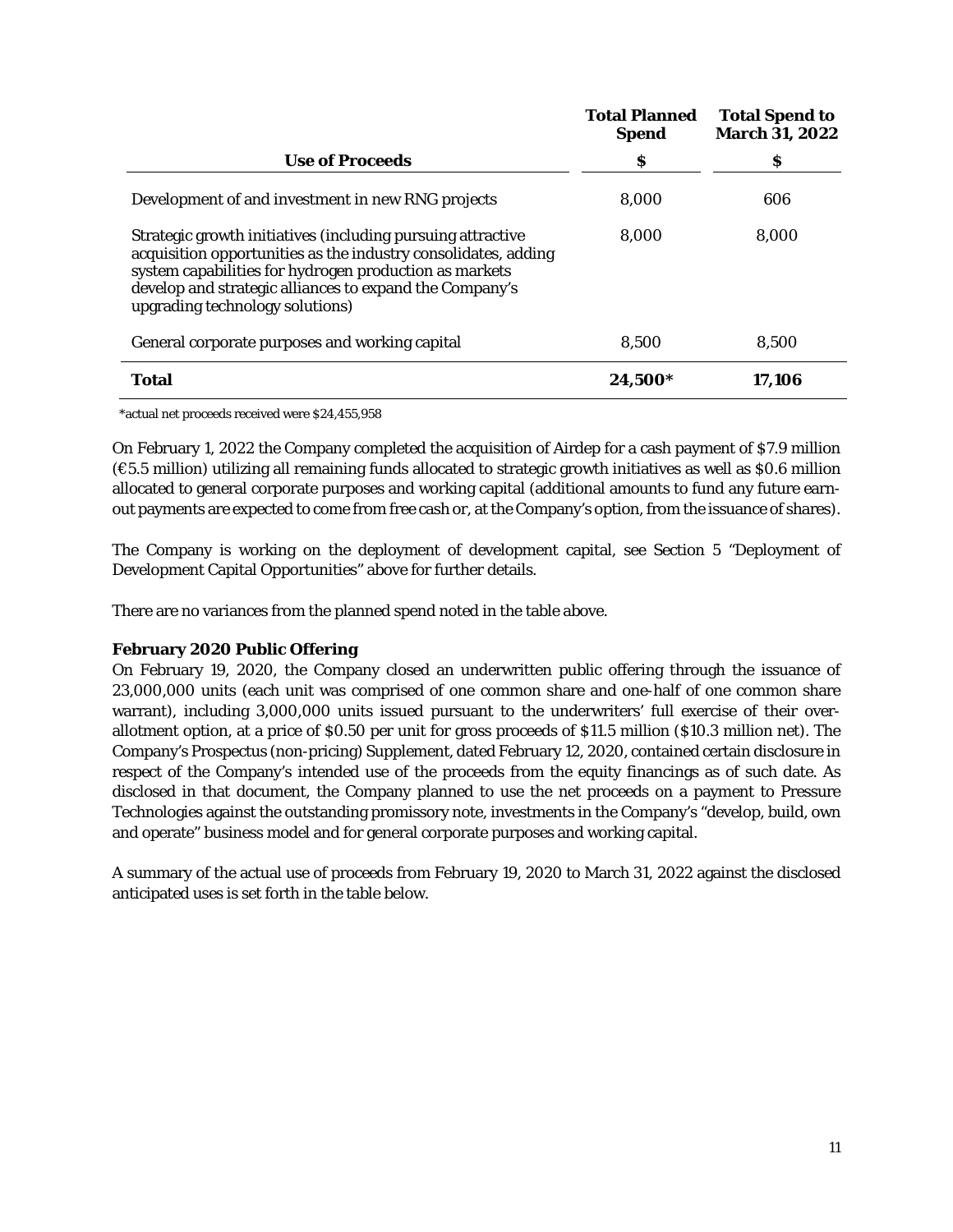|                                                                                     | <b>Total Planned</b><br><b>Spend</b> | <b>Total Spend to</b><br>March 31,<br>2022 |
|-------------------------------------------------------------------------------------|--------------------------------------|--------------------------------------------|
| <b>Use of Proceeds</b>                                                              | \$                                   | S                                          |
| Investments by the Company in its develop, build, own and<br>operate business model | 3.500                                | 63                                         |
| Payment to Pressure Technologies against promissory note                            | 3.500                                | 3,614                                      |
| General corporate purposes and working capital                                      | 3,400                                | 3,400                                      |
| <b>Total</b>                                                                        | 10,4001                              | 7,077                                      |

1. Actual net proceeds received were \$10,342,875

The variance of \$0.1 million in the payment against the promissory note is a result of the requirement to repay accrued interest (\$0.2 million) on the principal repaid, offset in part by a foreign exchange gain (\$0.1 million) in principal repayment. This had not been included in the planned spend because the requirement to repay accrued interest was unconfirmed at that time, as disclosed in the 2020 Prospectus.

The deployment of funds for the Company's "develop, build, own and operate" business model was to be used toward the previously announced joint venture with SWEN Impact Fund for Transition, however with uptake in the market slower than expected for the this offering, the Company expects to redirect these funds to the deployment of development capital (see Section 5 "Deployment of Development Capital Opportunities" above). Any material variance in the use of proceeds will be subsequently disclosed.

# **11. Industry Outlook**

The biogas upgrading market is anticipated to grow, driven by increasing demand for RNG caused primarily by a universal desire to combat climate change by reducing greenhouse gas emissions supported by government mandates and demand from businesses, utilities, organizations and individuals for use of RNG as a transportation fuel and to replace fossil natural gas in the pipeline distribution network. As a global leader in the biogas upgrading business, Greenlane expects to benefit from this trend.

The Company plans to continue to scale up its operations as it continues to win a greater number of new upgrader projects, search out consolidation opportunities in the highly-fragmented biogas upgrading industry and expand Greenlane's business beyond equipment sales to also include recurring revenue and profits from RNG projects through deployment of development capital (refer to section 5 above for further details). Following the completion of the 2021 Bought Deal Offering and earlier February 2020 Public Offering, the Company has raised funds to support these growth initiatives, see section 10 above for details of the intended use of proceeds from the two capital raises.

# **12. Related Party Transactions**

Key management includes Directors, the Chief Executive Officer ("CEO") and the Chief Financial Officer ("CFO"), who have the authority and responsibility for the planning, directing and controlling the activities of the Company. The remuneration paid and payable to these key management personnel for the three months ended March 31, 2022 and 2021 is outlined below: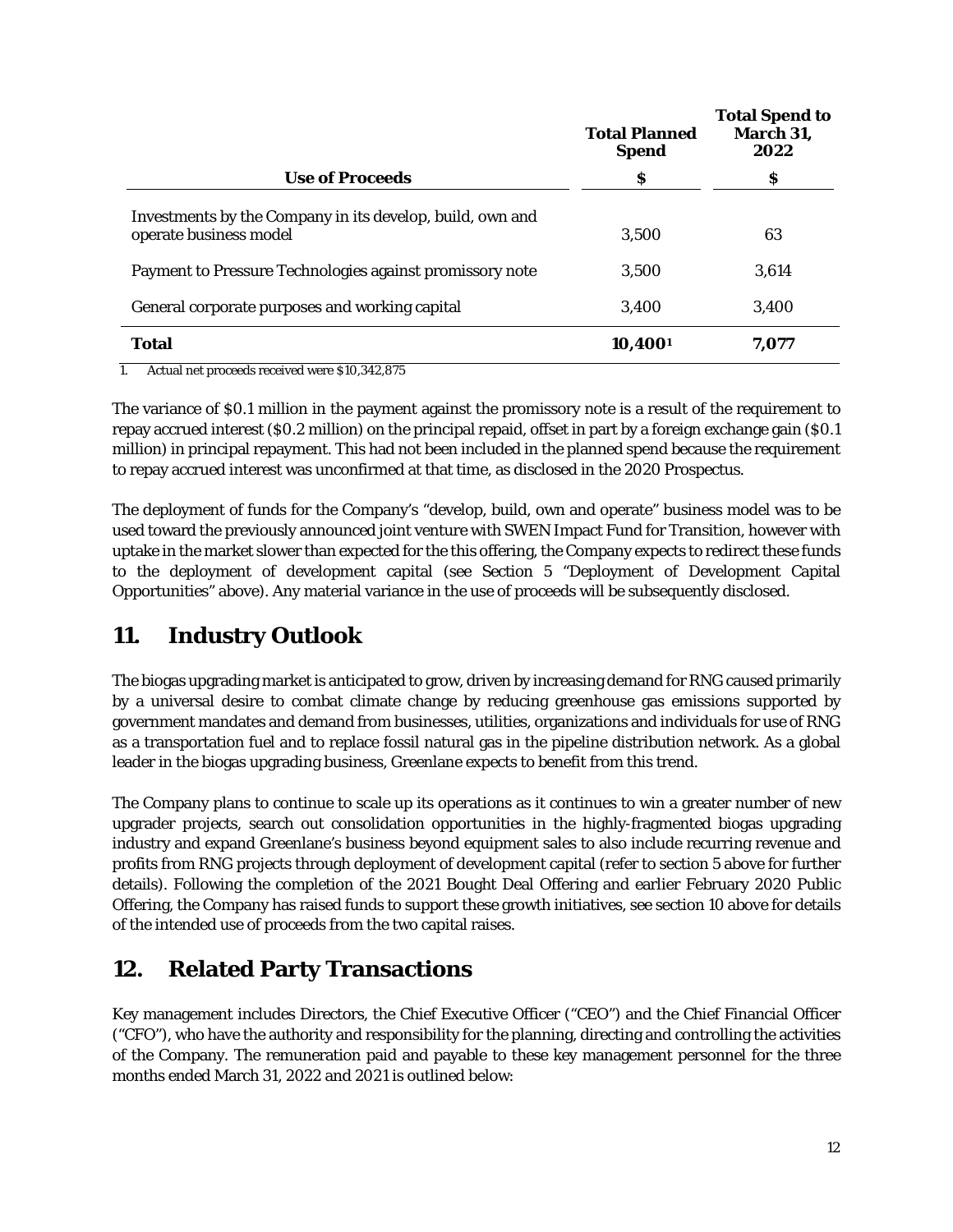|                                                                     | Three months ended<br><b>March 31,</b> |           |
|---------------------------------------------------------------------|----------------------------------------|-----------|
|                                                                     | 2022<br>S                              | 2021<br>S |
| Non-executive Director fees (excluding share-based<br>compensation) | 103                                    | 76        |
| Salaries and other short term benefits                              | 595                                    | 359       |
| Share-based compensation                                            | 136                                    | 114       |
|                                                                     | 834                                    | 549       |

# **13. Off Balance-sheet Arrangements**

In 2020 the Company issued a performance bond for US\$0.5 million through Atlantic Specialty Insurance Company ("ASIC"), partially guaranteed by Export Development Canada ("EDC") to one customer. The performance bond remains in effect until the performance conditions stipulated in the customer contract are met. Commissioning and handover of the equipment is expected later in 2022.

In January 2022, the Company issued a performance bond for US\$4.8 million through ASIC, partially secured by a cash deposit of US\$1.2 million, to a customer.

In February 2022, the Company entered into a new \$12.5 million credit facility with TD secured by a guarantee from EDC to provide further guarantees and letters of credit to its customers for system supply contracts that require them. Under this facility, \$3.6 million in letters of credit have been issued to one customer, and the Company anticipates issuing up to a maximum of \$9.0 million to meet current contractual obligations.

On March 31, 2022, the two standby letters of credit for €1.6 million, issued through Toronto Dominion Bank ("TD") related to an advance payment guarantee with one customer, expired. The guarantee was secured by \$3.2 million in term deposits with TD, which following expiry of the standby letters of credit have been released from restricted cash.

At March 31, 2022, the Company had US\$5.3 million and \$3.6 million in off-balance sheet financing. Upon demand of either the performance bond or standby letters of credit, the Company would be required to compensate ASIC, EDC or TD for any losses and expenses, as applicable.

# **14.Critical Accounting Policies and Management Estimates**

Preparing financial statements requires management to make judgments, estimates and assumptions that affect the application of accounting policies and reported amounts of assets, liabilities, revenues and expenses. Actual results may differ from these estimates. Estimates and underlying assumptions are reviewed on an ongoing basis. Revisions to accounting estimates are recognized in the period in which the estimate is revised and in any future periods affected.

The Company's significant accounting policies and key sources of estimation uncertainty are those that affect its financial statements and are summarized in Notes 3, 4 and 5 of the consolidated financial statements for the year ended December 31, 2021. Except for the judgements applied in accounting for the business acquisition of Airdep, there have been no changes since December 31, 2021. Critical accounting policies and estimates in the period included revenue recognition for system sales contracts, the preliminary estimation of the fair values of assets acquired and liabilities assumed and valuation of deferred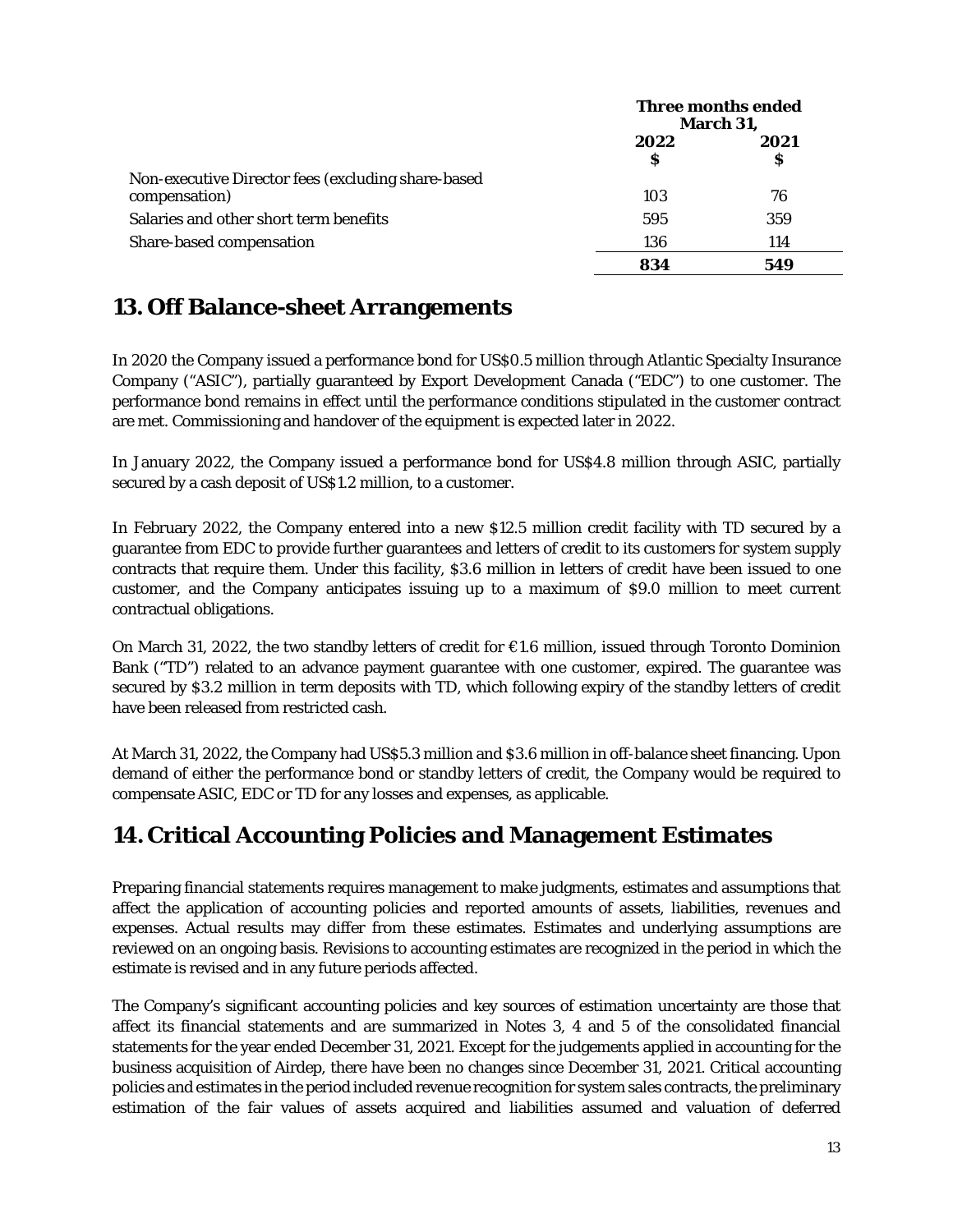consideration following the acquisition of Airdep, the assessment of impairment of long-lived assets and goodwill, measurement of financial instruments and the recognition of provisions and contingent liabilities.

### **15. Financial Instruments and Related Risks**

Refer to the year ended December 31, 2021 MD&A for details of the financial instruments and related risks. There has been no change in the types and methodology of valuation of financial instruments since December 31, 2021.

# **16.Future Accounting Standards**

There are a number of accounting standard amendments issued by the IASB which the Company has not yet adopted. None of the future amendments are expected to have a significant impact on the Company's accounting policies on adoption.

# **17. Disclosure Controls and Internal Controls Over Financial Reporting**

In accordance with National Instrument 52-109 – Certification of Disclosure in Issuers' Annual and Interim Filings, management is responsible for establishing and maintaining adequate disclosure controls and procedures ("DCP") and internal controls over financial reporting ("ICFR"). The Company's CEO and CFO have designed or caused to be designed under their supervision, the DCP that provide reasonable assurance that (i) material information relating to the Company is made known to the Company's CEO and CFO by others, and (ii) information required to be disclosed by the Company in its filings under securities legislation is recorded, processed, summarized and reported within the time periods specified under applicable securities legislation. The CEO and the CFO have also designed or caused to be designed under their supervision the ICFR to provide reasonable assurance regarding the reliability of the Company's financial reporting and the preparation of financial statements for external purposes in accordance with IFRS.

The scope of our internal control over financial reporting or disclosure controls and procedures for the period covered by this report excludes Airdep. We completed the acquisition of Airdep on February 1, 2022, and proceeded to integrate the operations and administration of the business immediately thereafter. Although Airdep is currently subject to similar controls as our other operations for the consolidation and financial reporting of period-end results, we will formally expand our internal controls over financial reporting or disclosure controls and procedures to include Airdep in the first quarter of 2023. The acquisition of Airdep was \$11.8 million in net assets (18%), \$0.9 million of consolidated revenues (6% for the three months ended March 31, 2022), and \$0.2 million of net earnings as at and for the three months ended March 31, 2022.

During the period from January 1, 2022, to March 31, 2022, there was no change to the ICFR that has materially affected, or is reasonably likely to materially affect, the Company's ICFR.

# **18.Outstanding Share Information**

As of May 12, 2022 the Company had the following common shares, stock options, warrants and restricted share units outstanding: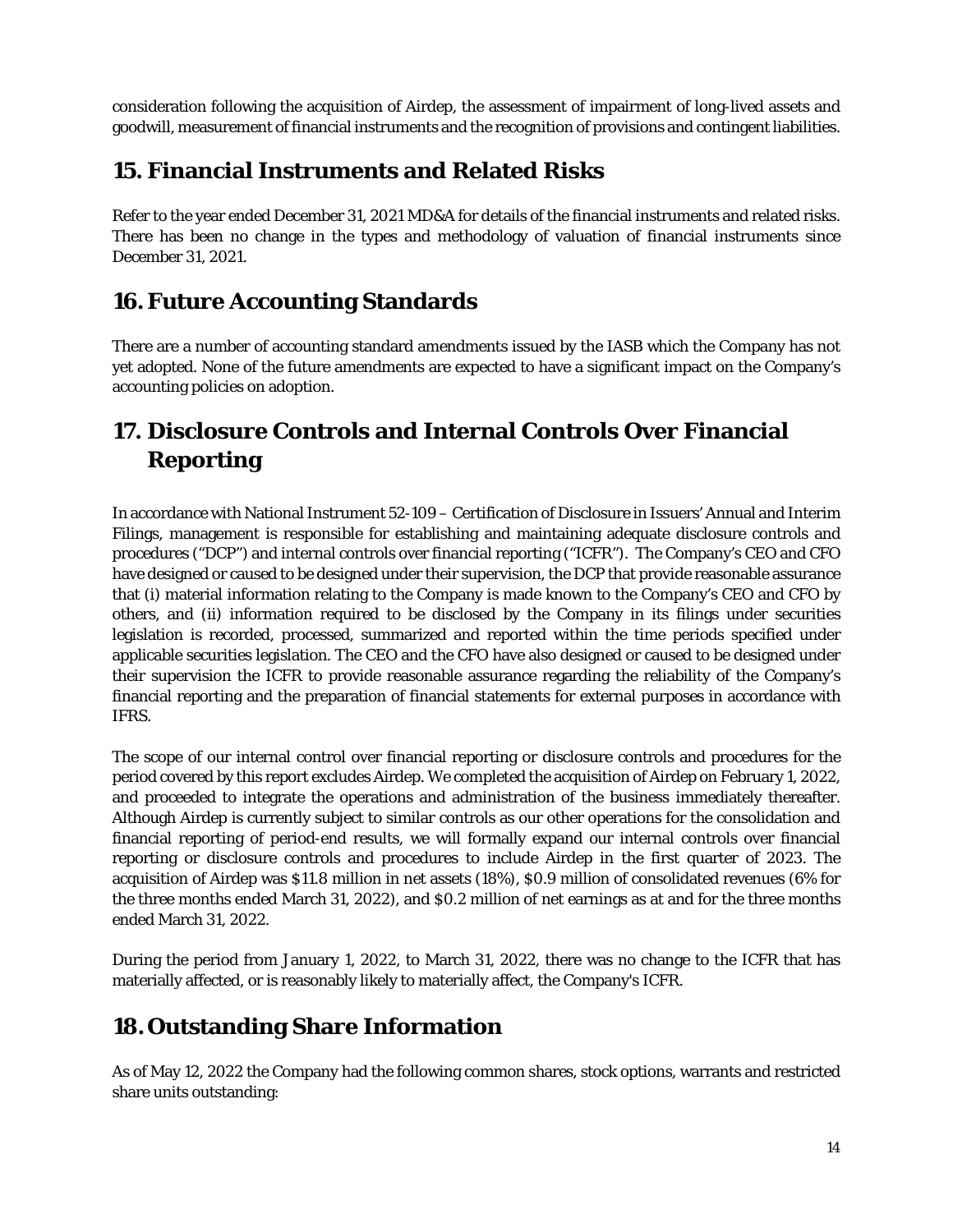| Common shares                       | 150.641.162 |
|-------------------------------------|-------------|
| Stock options (vested and unvested) | 7.515.250   |
| Restricted share units              | 2,143,873   |

At March 31, 2022, 150,300,657 common shares were outstanding.

### **19.Alternative performance measures**

### **i) Specified Financial Measures**

Management evaluates the Company's performance using a variety of measures, including "gross margin (excluding amortization)", "Adjusted EBITDA", "Sales Pipeline" and "sales order backlog". The specified financial measures, including non-IFRS measures and supplementary financial measures should not be considered as an alternative to or more meaningful than revenue or net loss. These measures do not have a standardized meaning prescribed by IFRS and therefore they may not be comparable to similarly titled measures presented by other publicly traded companies and should not be construed as an alternative to other financial measures determined in accordance with IFRS. The Company believes these specified financial measures provide useful information to both management and investors in measuring the financial performance and financial condition of the Company. Management uses these specified financial measures to exclude the impact of certain expenses and income that must be recognized under IFRS when analyzing consolidated underlying operating performance, as the excluded items are not necessarily reflective of the Company's underlying operating performance and make comparisons of underlying financial performance between periods difficult. From time to time, the Company may exclude additional items if it believes doing so would result in a more effective analysis of underlying operating performance. The exclusion of certain items does not imply that they are non-recurring.

### **Adjusted EBITDA**

Adjusted EBITDA is a non-IFRS measure and is defined by the Company as earnings before interest, taxes, foreign exchange, depreciation and amortization, as well as adjustments for other income (expense), value assigned to options and RSU's granted, strategic initiatives, and non-recurring items.

### **Reconciliation of net loss to Adjusted EBITDA**

|                               | Three months ended |       |
|-------------------------------|--------------------|-------|
|                               | <b>March 31,</b>   |       |
|                               | 2022               | 2021  |
|                               | S                  | Ş     |
| <b>Net loss</b>               | (2,151)            | (230) |
| <b>Add back:</b>              |                    |       |
| Share based compensation      | 550                | 175   |
| Depreciation and amortization | 617                | 390   |
| <b>Finance expense</b>        | 25                 | 59    |
| <b>Finance income</b>         | (24)               |       |
| Other income                  |                    | (209) |
| Foreign exchange loss         | 692                | 419   |
| <b>Strategic initiatives</b>  | 321                |       |
| <b>Adjusted EBITDA</b>        | 30                 | 604   |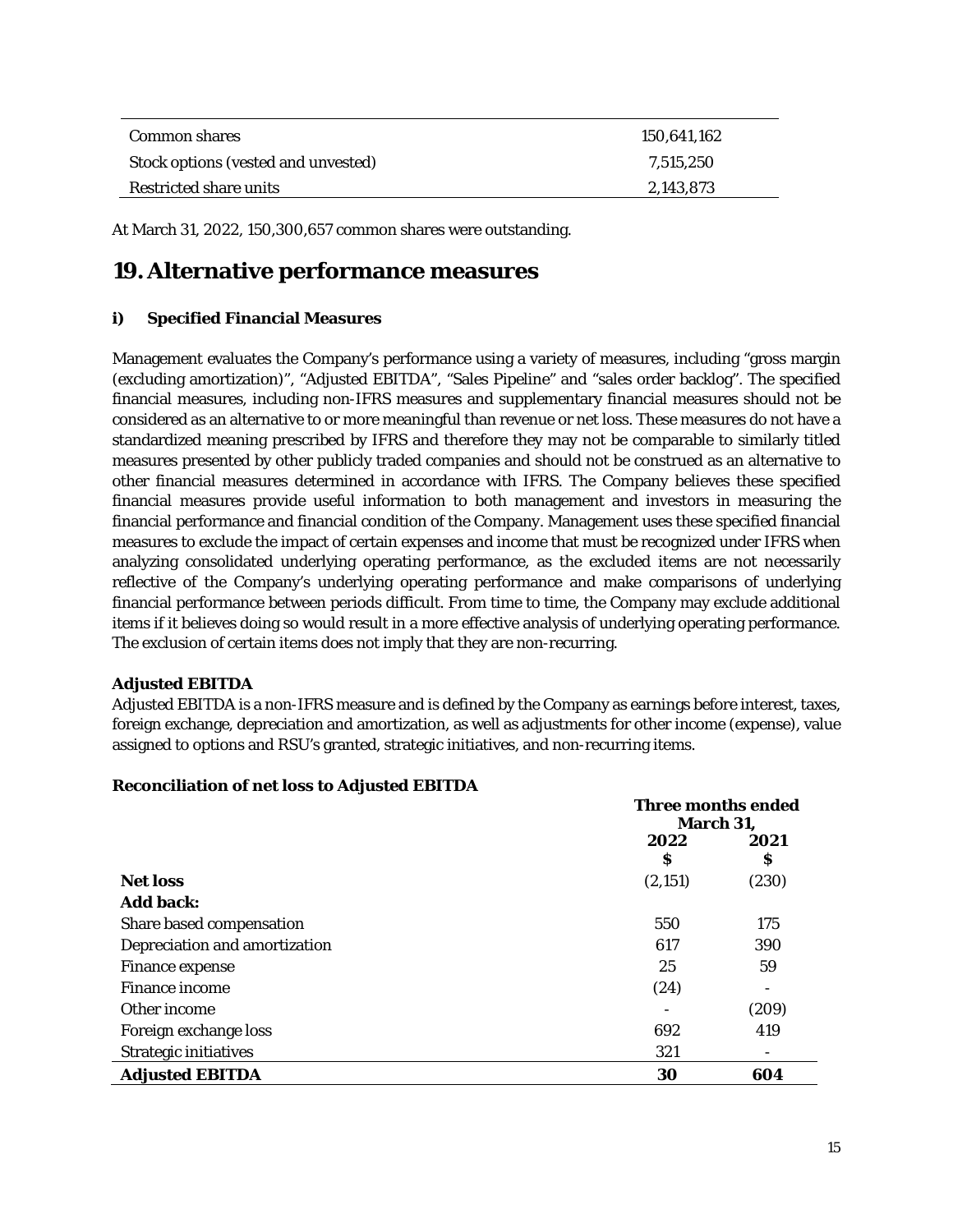Refer to section 6 above for an explanation of gross margin (excluding amortization).

### **Sales Order Backlog**

Sales order backlog is a supplementary financial measure that refers to the balance of unrecognized revenue from contracted biogas upgrading system supply projects. The sales order backlog increases by the value of new system sales contracts and is drawn down over time as projects progress towards completion with amounts recognized in revenue (by reference to the stage of completion of each contract).

### **Sales Pipeline**

Additions to the amount in the sales pipeline (a supplementary financial measure) come from situations where the Company provides a quote and reductions to the amount in the sales pipeline arise when the Company loses a quote or bid, the project owner decides not to proceed with the project or, where a quote in the pipeline is converted to the order book (sales order backlog).

### **20. Risks and Uncertainties**

Greenlane's business is exposed to risks and uncertainties that affect its outlook, results of operations and financial position. The risks and uncertainties described below are not the only ones that Greenlane faces. Additional risks and uncertainties, including those that management is not currently aware of or that management currently deems immaterial, may also adversely affect Greenlane's business. Please refer to the heading "Risk Factors" in the Company's Annual Information Form and the Shelf Prospectus (a short form base shelf prospectus filed in June 2021) which can be found on the SEDAR website at [www.sedar.com.](http://www.sedar.com/)

Macroeconomic and geopolitical risks and uncertainties that impact Greenlane's business include: the uncertain and unpredictable condition of the global economy; the effects of the Russia-Ukraine war and related economic and political sanctions on global fuel sources and supply chains; significant markets for RNG may develop more slowly than expected; changes in government policies and regulations could hurt the market for Greenlane's products; competition from other developers and manufacturers of biogas upgrading products could reduce Greenlane's market share or reduce its gross margins; technological advances or the adoption of new codes and standards could impair Greenlane's ability to deliver its products and fluctuations in foreign exchange rates could impact Greenlane's revenues and costs.

On March 11, 2020, the World Health Organization declared COVID-19, the disease caused by the novel coronavirus, a global pandemic. The Company continues to operate its business at this time. As the COVID-19 pandemic continues to evolve, the Company's business may be impacted, including through supply chain and delivery delays, with a result that it may not be able to complete on its current biogas upgrading contracts within the anticipated timeframe. In some cases, such delays may result in liquidated damages, may adversely affect the Company's recording of revenues, and receipt of milestone payments from these contracts may be deferred to later fiscal reporting periods.

The general rate of inflation impacts the economies and business environments in which Greenlane operates. Increased inflation and any economic conditions resulting from governmental attempts to reduce inflation, such as the imposition of higher interest rates or wage and price controls, may negatively impact Greenlane's costs as well as the demand for its products and services, and could, accordingly, have a material adverse effect on Greenlane's business, financial condition and results of operations.

The Company also faces many operating risks and uncertainties, including but not limited to: Greenlane may not be able to implement its business strategy; Greenlane's biogas upgrading systems may fail performance expectations; unexpected disruptions may affect project developments and operations; there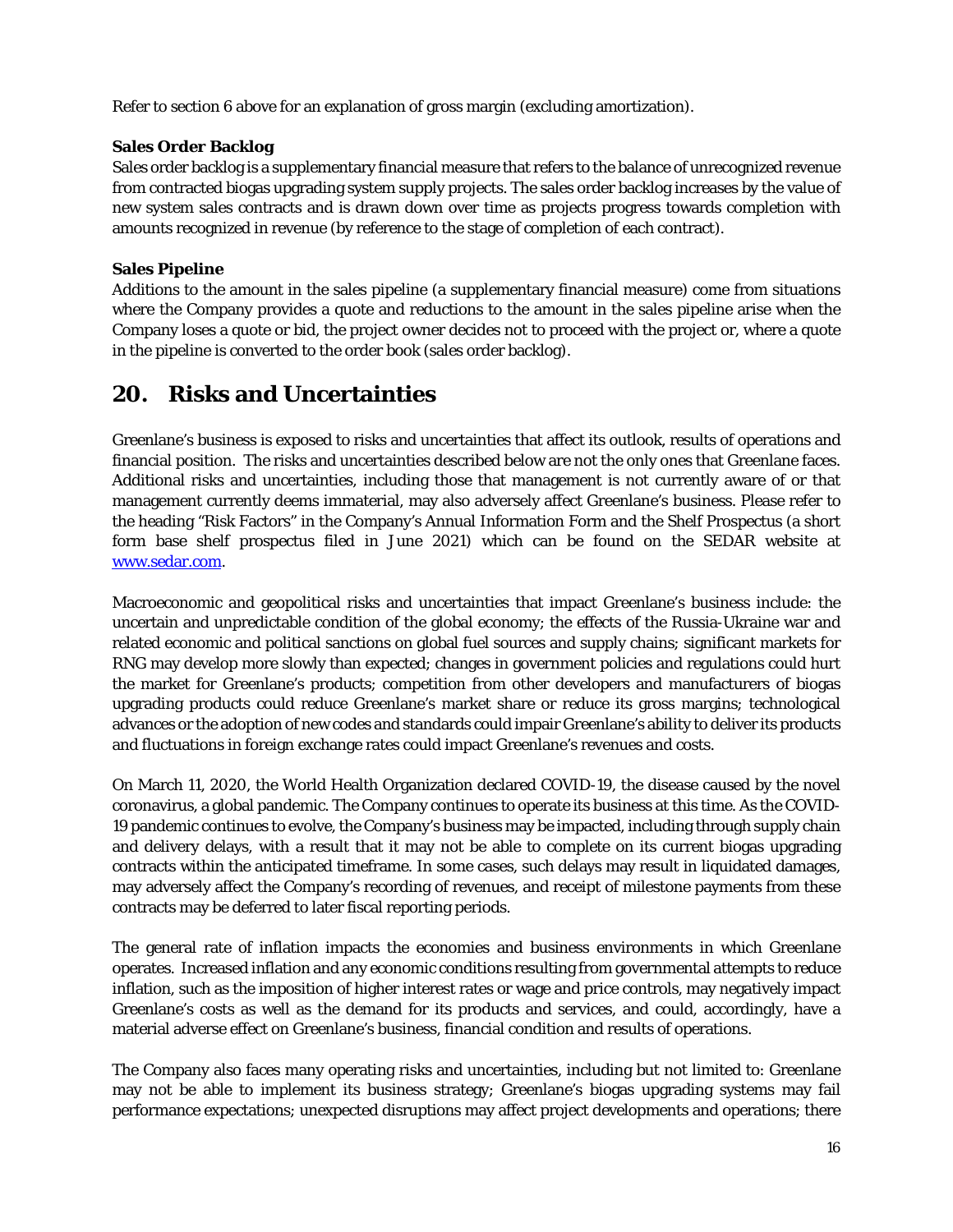is no assurance that Greenlane's strategic growth initiatives or opportunities will lead to increased revenues or profitability; Greenlane may face competition for the attraction of skilled personnel and may be unable to hire sufficient staff to keep pace with operational demands; competition in the biogas industry may increase and Greenlane may have greater competition for future business; Greenlane may not be able to obtain insurance or the insurance placed may not be sufficient to cover losses; Greenlane could be liable for environmental damages resulting from its activities; Greenlane's strategy for the sale of biogas upgrading products depends on developing partnerships with component manufacturers related to its water wash, PSA and membrane biogas upgrading systems and market channel partners who incorporate Greenlane's products into their projects; Greenlane is reliant on third party suppliers for key materials and components for its products; Greenlane may not be able to manage the expected expansion of its operations; Greenlane's plan to expand into deployment of development capital may not materialize or may not result in the benefits expected; Greenlane sells its products in many different countries which have different rules and regulations; Greenlane will need to recruit, train and retain key management and other qualified personnel to successfully operate and expand its business and it may not be able to do so at a rate to keep pace with the fast expanding market; the acquisition of Airdep and any other technologies or companies that Greenlane might acquire in the future could disrupt its business or otherwise not realize the benefits anticipated for which Airdep and any other acquisitions were made; any failures of Greenlane's products could negatively impact its customer relationships and increase its costs; Greenlane's intellectual property could be compromised which could adversely affect its business; potential customers could reduce their spending on biogas upgrading projects; Greenlane may not be able to maintain the necessary liquidity level or secure the financing necessary to fulfill its business plan; and financing may not be available on favorable terms.

The Company's estimates of sales order backlogs are subject to normal commercial risks which include, without limitation, the ability of the Company's customers to secure required financing or permitting approvals and the ability of the Company's suppliers in its supply chain to deliver on time and on specification. Delays in completion of projects representing the Company's sales order backlog may result in revenues from these contracts being deferred to future financial periods. In addition, the contracts that we enter into may provide the customer with the ability to terminate with prescribed threshold payments based on length of time or progress made since the contract was entered into. Determinations by customers to exercise these termination rights could result in the Company earning less revenues than indicated by the amount of the sales order backlog.

The Company's estimates of qualified prospective projects that management believes could convert into orders within approximately 24 months, which is referred to as the Company's Sales Pipeline, are estimates only and should be evaluated by investors in this context. These estimates represent management's expectations as to the amount or the number of contracts to be signed and are estimates only as to the possible prospective market. There can be no assurance that management's expectations are an accurate assessment of the potential market or that these potential projects will proceed or will proceed within the expected timeframe. In addition, it is anticipated that the Company will be successful in securing only a portion of the available projects that are judged to be within the Company's potential Sales Pipeline. Specifically, it is anticipated that not all of these sales opportunities will be available to the Company, that the Company may determine not to pursue these opportunities or, if pursued, that these opportunities may not result in biogas upgrading contracts being awarded to the Company.

### **21.Forward-Looking Statements**

This MD&A contains forward-looking statements, including statements regarding the future success of the Greenlane business, technology and market opportunities. Forward-looking statements typically contain